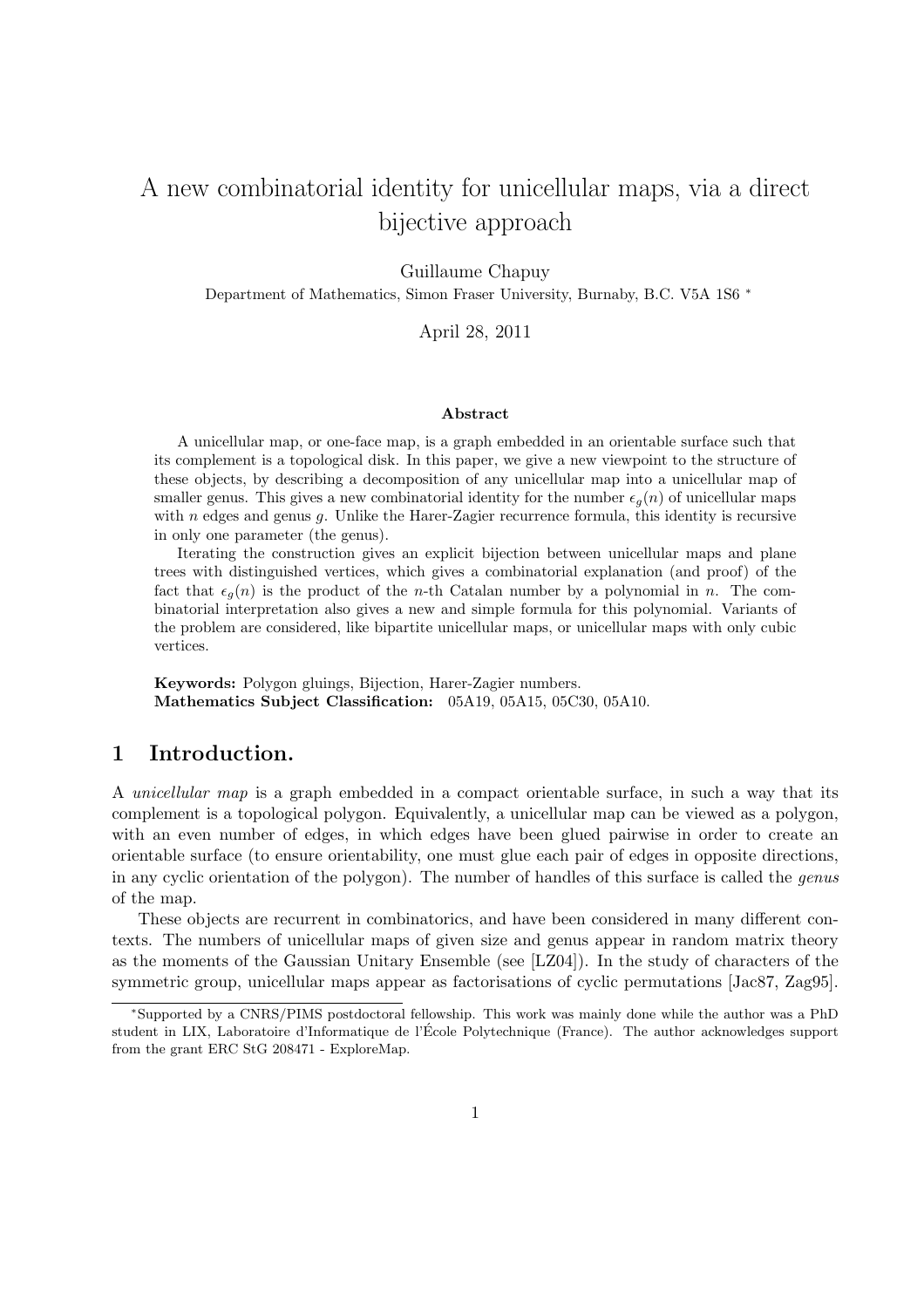According to the context, unicellular maps are also called one-face maps, polygon gluings, or oneborder ribbon graphs. Sometimes, their duals, one-vertex maps, are considered. The most famous example of unicellular maps is the class of plane unicellular maps, that is the class of plane trees, enumerated by the Catalan numbers.

The first result in the enumeration of unicellular maps in positive genus was obtained by Lehman and Walsh [WL72]. Using a direct recursive method, relying on formal power series, they expressed the number  $\epsilon_q(n)$  of unicellular maps with n edges on a surface of genus g as follows:

$$
\epsilon_g(n) = \sum_{\gamma \vdash g} \frac{(n+1)\dots(n+2-2g-l(\gamma))}{2^{2g} \prod_i c_i!(2i+1)^{c_i}} \text{Cat}(n),\tag{1}
$$

where the sum is taken over partitions  $\gamma$  of g,  $c_i$  is the number of parts equal to i in  $\gamma$ ,  $l(\gamma)$  is the total number of parts, and  $Cat(n) = \frac{1}{n+1} {2n \choose n}$  $\binom{2n}{n}$  is the *n*-th Catalan number. This formula has been extended by other authors ([GS98]).

Later, Harer and Zagier [HZ86], via matrix integrals techniques, obtained the two following identities<sup>1</sup>, known respectively as the Harer-Zagier *recurrence* and the Harer-Zagier *formula*:

$$
(n+1)\epsilon_g(n) = 2(2n-1)\epsilon_g(n-1) + (2n-1)(n-1)(2n-3)\epsilon_{g-1}(n-2),
$$
\n(2)

$$
\sum_{g\geq 0} \epsilon_g(n) x^{n+1-2g} = \frac{(2n)!}{2^n n!} \sum_{i\geq 1} 2^{i-1} \binom{n}{i-1} \binom{x}{i}.
$$
 (3)

Formula (3) has been reproved by several authors, by various techniques. A combinatorial interpretation of this formula was given by Lass [Las01], and the first bijective proof was given by Goulden and Nica [GN05]. Generalizations were given for bicolored, or multicolored maps [Jac87, Adr97, SV08].

The purpose of this paper is to give a new approach to the enumeration of unicellular maps of fixed genus, at a level which is much more combinatorial than what existed before. Indeed, until now no bijective proof (or combinatorial interpretation) of Formulas (1) and (2) are known. As for Formula (3), its bijective proof given in [GN05] is concerned with colored unicellular maps, that is to say, with unicellular maps whose vertices are arbitrarily colored with x colors for some integer  $x$ , but whose genus is not fixed. Counting these colored unicellular maps for all  $x$ , which amounts to putting a weight  $x^{n+1-2g}$  on each unicellular map of genus g with n edges, is analytically equivalent to enumerating unicellular maps by genus, as the number of maps of fixed genus can be extracted by selecting the correct exponent of  $x$  in Formula  $(3)$ . However, the genus itself does not appear explicitly in the construction.

On the contrary, this article is concerned with the structure of unicellular maps themselves, at fixed genus, and with no additional coloring. We investigate in details the way the unique face of such a map intertwines with itself in order to create the handles of the surface. We show that, in each unicellular map of genus q, there are  $2q$  special "places", which we call *trisections*, that concentrate, in some sense, the handles of the surface. Each of these places can be used to slice the map to a unicellular map of lower genus. Conversely, we show that a unicellular map of genus g can always be obtained in 2g different ways by gluing vertices together in a map of lower genus.

<sup>&</sup>lt;sup>1</sup>Here and in the rest of the paper, the quantity  $\binom{n}{p}$  is defined as the number of p-element subsets of  $\{1, 2, \ldots, n\}$ , and in particular  $\binom{n}{p} = 0$  if  $p > n$ .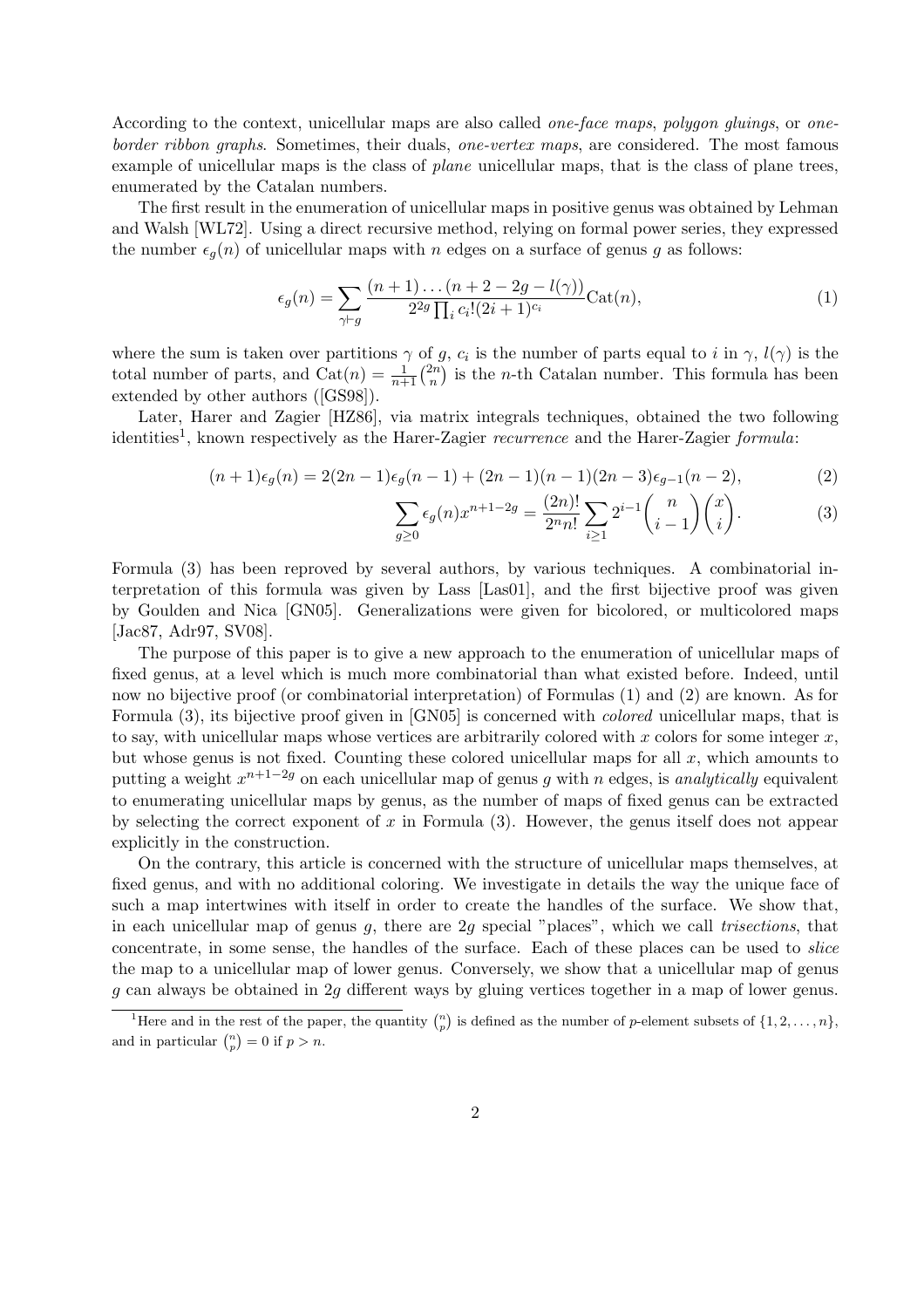In terms of formulas, this leads us to the new combinatorial identity:

$$
2g \cdot \epsilon_g(n) = {n+1-2(g-1) \choose 3} \epsilon_{g-1}(n) + {n+1-2(g-2) \choose 5} \epsilon_{g-2}(n) + \dots + {n+1 \choose 2g+1} \epsilon_0(n) \tag{4}
$$

$$
= \sum_{p=0}^{g-1} {n+1-2p \choose 2g-2p+1} \epsilon_p(n).
$$

The main advantage of this identity is that it is recursive only in the genus: the size  $n$  is fixed. For a given g, this enables one to compute directly the formula giving  $\epsilon_q(n)$ , by iteration. From the combinatorial viewpoint, this enables one to construct maps of fixed genus and size very easily.

When iterated, our bijection shows that all unicellular maps can be obtained in a canonical way from plane trees by successive gluings of vertices, hence giving the first explanation to the fact that  $\epsilon_q(n)$  is the product of a polynomial  $R_q(n)$  by the n-th Catalan number. More precisely, we obtain the formula  $\epsilon_g(n) = R_g(n) \text{Cat}(n)$  with:

$$
R_g(n) = \sum_{0=g_0 < g_1 < \dots < g_r = g} \prod_{i=1}^r \frac{1}{2g_i} {n+1-2g_{i-1} \choose 2(g_i-g_{i-1})+1},
$$
(6)

which comes with a clear combinatorial interpretation. This interpretation gives the answer to questions asked by Zagier [LZ04, p159].

In the paper [Cha10], we presented a less powerful bijection, that worked only for an asymptotically dominating subset of all unicellular maps. The bijection presented here is really a generalization of the bijection of [Cha10], in the sense that it coincides with it when specialized to maps in the dominating set. However, new difficulties and structures appear in the general case, and there is an important gap between the combinatorial results in [Cha10] and the ones of this paper.

An extended abstract of this paper was presented at the conference FPSAC'09 (Austria, July 2009).

# 2 Unicellular maps.

## 2.1 Permutations and ribbon graphs.



Figure 1: A unicellular map with 11 edges, 8 vertices, and genus 2: (a) ribbon graph; (b) permutations; (c) topological embedding.

Rather than talking about topological embeddings of graphs, we work with a combinatorial definition of unicellular maps in terms of permutations. In this paper, permutations will always be multiplied from right to left.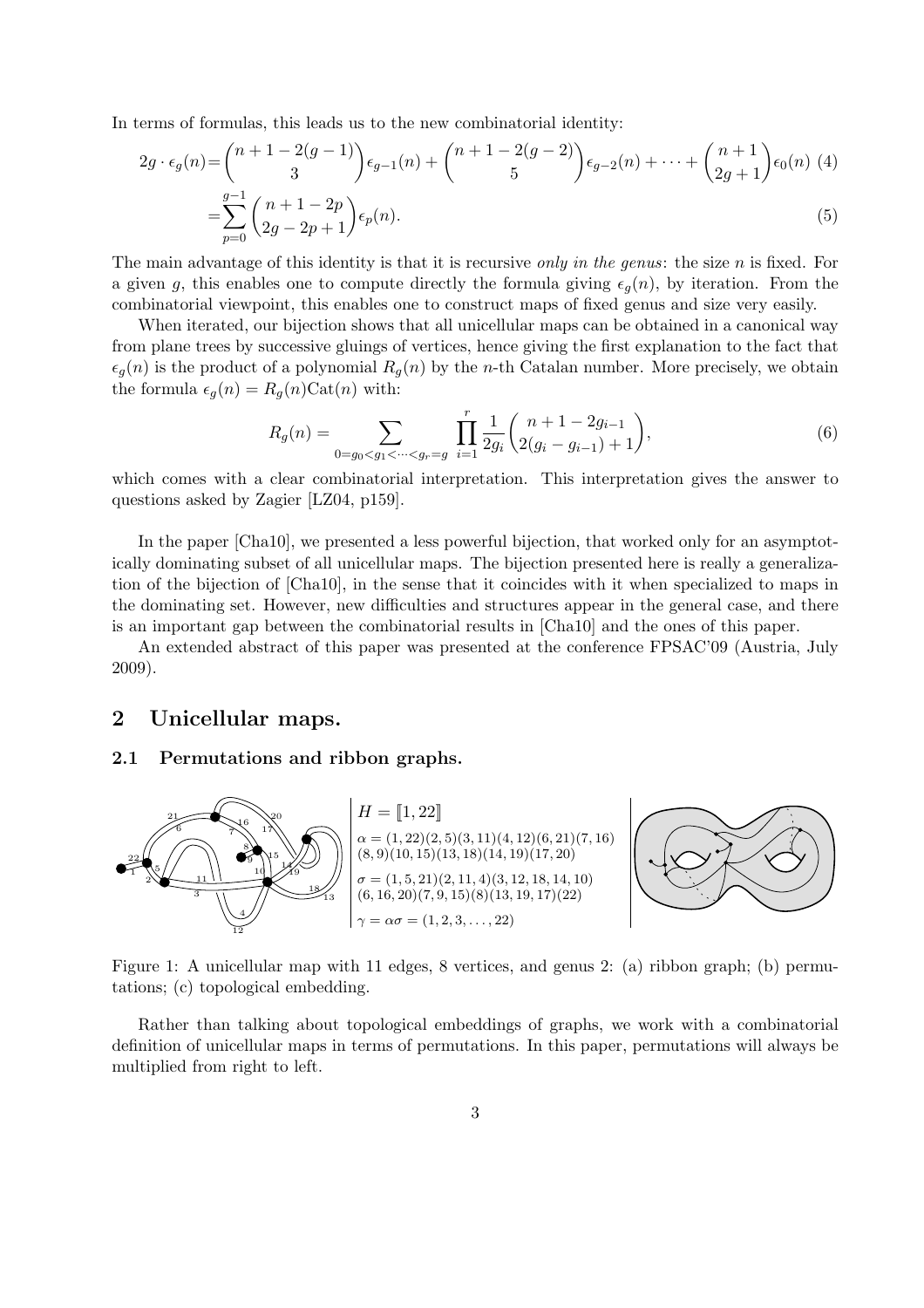**Definition 1.** A *unicellular map*  $\mathfrak{m}$  of size n is a triple  $\mathfrak{m} = (H, \alpha, \sigma)$ , where H is a set of cardinality 2n,  $\alpha$  is an involution of H without fixed points, and  $\sigma$  is a permutation of H such that  $\gamma = \alpha \sigma$ has only one cycle. The elements of H are called the *half-edges* of m. The cycles of  $\alpha$  and  $\sigma$  are called the *edges* and the vertices of m, respectively, and the permutation  $\gamma$  is called the face of m.

The graph-theoretic terminology used in Definition 1 comes from the correspondence between unicellular maps as we just defined them and ribbon graphs, which we now describe. First, in this paper, the word graph will always be used in the meaning of multigraph, i.e. we allow loops and multiple edges. Given a unicellular map  $\mathfrak{m} = (H, \sigma, \alpha)$ , its associated graph G is the graph whose edges are given by the cycles of  $\alpha$ , vertices by the cycles of  $\sigma$ , and the natural incidence relation  $v \sim e$  if v and e share an element. Moreover, we draw each edge of G as a ribbon, where each side of the ribbon represents one half-edge; we decide which half-edge corresponds to which side of the ribbon by the convention that, if a half-edge h belongs to a cycle e of  $\alpha$  and v of  $\sigma$ , then h is the right-hand side of the ribbon corresponding to  $e$ , when considered entering  $v$ . Furthermore, we draw the graph G in such a way that around each vertex  $v$ , the *counterclockwise ordering* of the half-edges belonging to the cycle  $v$  is given by that cycle: we obtain a graphical object called the *ribbon graph* associated to  $m$ , as in Figure 1(a). Note that the unique cycle of the permutation  $\gamma = \alpha \sigma$  is interpreted as the sequence of half-edges visited when making the tour of the graph, keeping the graph on its left.

A rooted unicellular map is a unicellular map carrying a distinguished half-edge  $r$ , called the root. These maps are considered up to relabellings of H preserving the root, i.e. two rooted unicellular maps  $\mathfrak{m}$  and  $\mathfrak{m}'$  are considered the same if there exists a permutation  $\pi : H \to H'$ , such that  $\pi(r) = r'$ ,  $\alpha = \pi^{-1} \alpha' \pi$ , and  $\sigma = \pi^{-1} \sigma' \pi$ . In this paper, all unicellular maps will be rooted, even if not stated explicitly.

Given a unicellular map m with root r and face  $\gamma = \alpha \sigma$ , we define the linear order  $\lt_{m}$  on H by setting:

$$
r <_{\mathfrak{m}} \gamma(r) <_{\mathfrak{m}} \gamma^2(r) <_{\mathfrak{m}} \cdots <_{\mathfrak{m}} \gamma^{2n-1}(r).
$$

In other words, if we relabel the half-edge set H by elements of  $\llbracket 1, 2n \rrbracket$  in such a way that the root is 1 and the tour of the face is given by the permutation  $(1, \ldots, 2n)$ , the order  $\lt_{m}$  is the natural order on the integers. However, since in this article we are going to consider maps with a fixed half-edge set, but a changing permutation  $\gamma$ , it is more convenient (and prudent) to define the order  $\lt_{m}$  in this way.

Unicellular maps can also be interpreted as graphs embedded in a topological surface, in such a way that the complement of the graph is homeomorphic to a disk. If considered up to homeomorphism, and suitably rooted, these objects are in bijection with ribbon graphs. See [MT01], or the example of Figure 1(c). The *genus* of a unicellular map is the genus, or number of handles, of the corresponding surface. If a unicellular map of genus q has n edges and v vertices, then Euler's characteristic formula states that

$$
v = n + 1 - 2g.
$$

From a combinatorial point of view, this formula can also be taken as a definition of the genus.

## 2.2 The gluing operation.

We let  $\mathfrak{m} = (H, \alpha, \sigma)$  be a unicellular map of genus g, and  $a_1 <_{\mathfrak{m}} a_2 <_{\mathfrak{m}} a_3$  be three half-edges of  $\mathfrak{m}$ belonging to three distinct vertices. Each half-edge  $a_i$  belongs to some vertex  $v_i = (a_i, h_i^1, \ldots h_i^{m_i}),$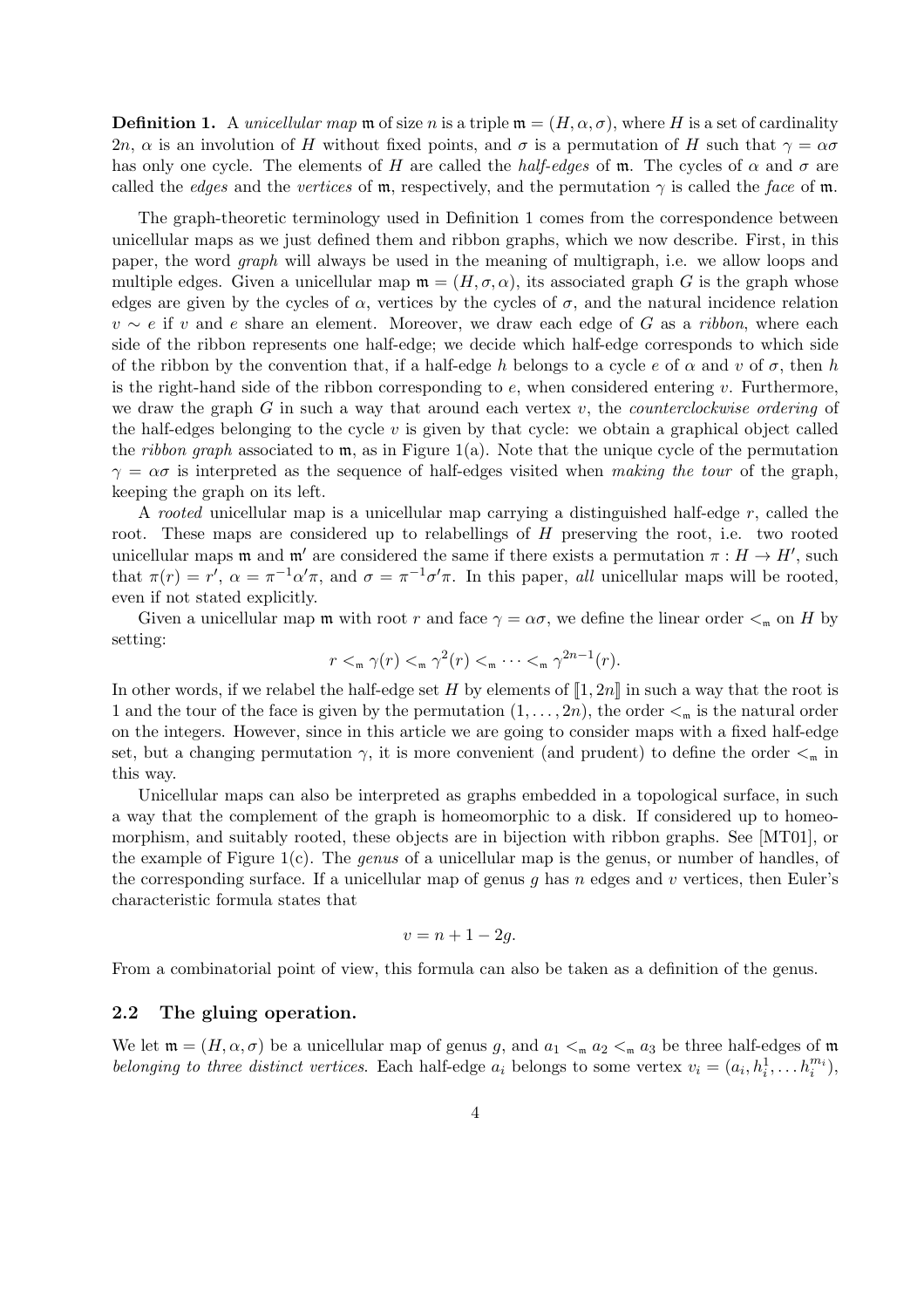

Figure 2: (a) The gluing and slicing operations. (b) The "proof" of Lemma 1.

for some  $m_i \geq 0$ . We define the permutation

$$
\bar{v} := (a_1, h_2^1, \dots, h_2^{m_2}, a_2, h_3^1, \dots, h_3^{m_3}, a_3, h_1^1, \dots, h_1^{m_1}),
$$

and we let  $\bar{\sigma}$  be the permutation of H obtained by deleting the cycles  $v_1$ ,  $v_2$ , and  $v_3$ , and replacing them by  $\bar{v}$ . The transformation mapping  $\sigma$  to  $\bar{\sigma}$  is interpreted combinatorially as the *gluing* of the three half-edges  $a_1, a_2, a_3$ , as shown in Figure 2(a). We have:

**Lemma 1.** The map  $\overline{\mathfrak{m}} := (H, \alpha, \overline{\sigma})$  is a unicellular map of genus  $g + 1$ . Moreover, if we let

$$
\gamma = \alpha \sigma = (a_1, k_1^1, \dots k_1^{l_1}, a_2, k_2^1, \dots k_2^{l_2}, a_3, k_3^1, \dots k_3^{l_3})
$$

be the face permutation of  $m$ , then the face permutation of  $\overline{m}$  is given by:

$$
\bar{\gamma} = (a_1, k_2^1, \dots k_2^{l_2}, a_3, k_1^1, \dots k_1^{l_1}, a_2, k_3^1, \dots k_3^{l_3})
$$

*Proof.* In order to prove that  $\mathfrak{m}$  is a well-defined unicellular map, it suffices to check that its face is given by the long cycle  $\bar{\gamma}$  given in the lemma. To check that this is true, it is enough to notice that the only half-edges whose image is not the same in  $\gamma$  and in  $\bar{\gamma}$  are the three half-edges  $a_1, a_2, a_3$ , and that by construction  $\bar{\gamma}(a_i) = \alpha \bar{\sigma}(a_i) = \alpha \sigma(a_{i+1}) = \gamma(a_{i+1})$ . For a more "visual" explanation, see Figure 2(b).

Now, by construction,  $\overline{\mathfrak{m}}$  has two less vertices than  $\mathfrak{m}$ , and the same number of edges, so from Euler's formula it has genus  $g + 1$  (the gluing operation has created a new "handle").  $\Box$ 

#### 2.3 Locating the intertwinings of the map, and the slicing operation.

In this paper, we will show that all unicellular maps of genus  $g + 1$  can be obtained from unicellular maps of genus  $q$  by the gluing operation defined above, and that in some sense this operation can be performed in a canonical way. Our first step in this direction is to observe that, in the map  $\overline{\mathfrak{m}}$ obtained after the gluing operation, the new vertex  $\bar{v}$  is not *any* vertex of the map: it satisfies some very special properties. Namely, in the unicellular map  $\overline{m}$ , the three half-edges  $a_1, a_2, a_3$  appear in that order counterclockwise around the vertex  $\bar{v}$ , whereas they appear in the inverse order in the face  $\bar{\gamma}$ . Note that this is very different from what we observe in the planar case: the tour of a plane tree (performed with edges on the left) necessarily visits the different half-edges around each vertex in counterclockwise order, as illustrated in Figure 3. This leads us to the intuition (which we will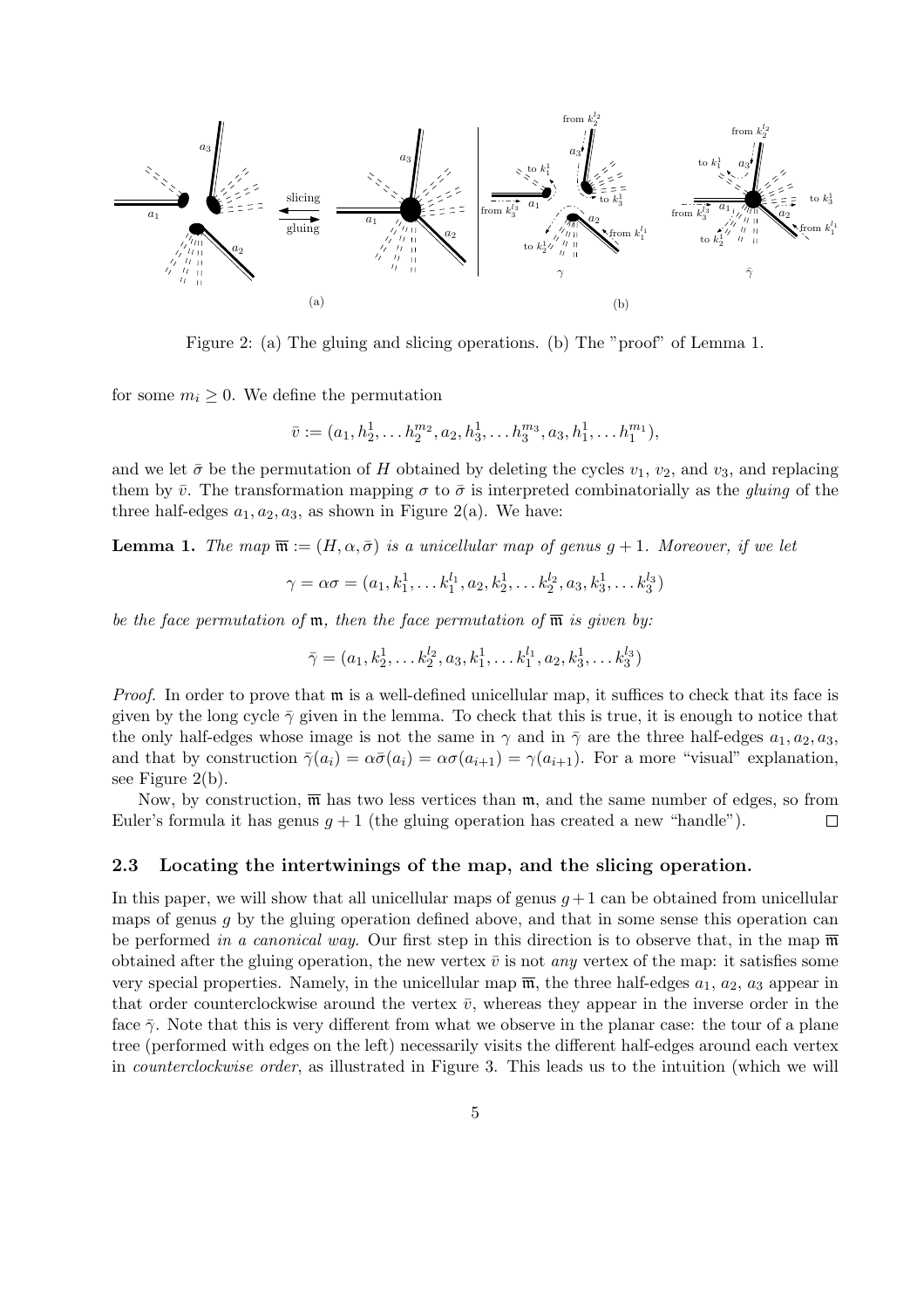

Figure 3: (a) In a plane tree, the tour of the face always visits the half-edges around one vertex in counterclockwise order; (b) in positive genus (here in genus 1), things can be different.

soon make more precise) that, in a map of positive genus, those vertices where the vertex-order does not coincide with the face-order hide some "intertwining" (some handle) of the map, and that they may be used to inverse the gluing operation.

We let  $\overline{\mathfrak{m}} = (H, \alpha, \overline{\sigma})$  be a map of genus  $g + 1$ , and three half-edges  $a_1, a_2, a_3$  belong to a same vertex  $\bar{v}$  of  $\bar{m}$ . We say that  $a_1, a_2, a_3$  are *intertwined* if they do not appear in the same order in  $\bar{\gamma} = \alpha \bar{\sigma}$  and in  $\bar{\sigma}$ . In this case, we write  $\bar{v} = (a_1, h_2^1, \ldots h_2^{m_2}, a_2, h_3^1, \ldots h_3^{m_3}, a_3, h_1^1, \ldots h_1^{m_1}),$ and we let  $\sigma$  be the permutation of H obtained from  $\bar{\sigma}$  by replacing the cycle  $\bar{v}$  by the product  $(a_1, h_1^1, \ldots, h_{m_1}^1)(a_2, h_1^2, \ldots, h_{m_2}^2)(a_3, h_1^3, \ldots, h_{m_3}^3)$ . The transformation mapping  $\bar{\gamma}$  to  $\gamma$  can be interpreted as the *slicing* of the vertex  $\bar{v}$ , as in Figure 2(a).

**Lemma 2.** The triple  $\mathfrak{m} = (H, \alpha, \sigma)$  obtained after the slicing of the three intertwined half-edges  $a_1, a_2, a_3$  is a unicellular map of genus g. If we let

$$
\bar{\gamma} = (a_1, k_2^1, \dots, k_2^{l_2}, a_3, k_1^1, \dots, k_1^{l_1}, a_2, k_3^1, \dots, k_3^{l_3})
$$

be the unique face of  $\overline{\mathfrak{m}}$ , then the unique face of  $\mathfrak{m}$  is given by:

$$
\gamma = \alpha \sigma = (a_1, k_1^1, \dots k_1^{l_1}, a_2, k_2^1, \dots k_2^{l_2}, a_3, k_3^1, \dots k_3^{l_3}).
$$

The gluing and slicing operations are inverse one to the other.

*Proof.* The proof is the same as in Lemma 1: it is sufficient to check the expression given for  $\gamma$  in terms of  $\bar{\gamma}$ , which is easily done by checking the images of  $a_1, a_2, a_3$ .  $\Box$ 

A priori it is not obvious that the slicing operation results in a connected graph, but the previous lemma shows that it indeed does, since the underlying graph of a unicellular map is always connected. Of course this property would not necessarily hold if the three half-edges  $a_1, a_2, a_3$  were not intertwined in the original map  $\overline{m}$ . It is possible to show (but of no use for the present paper) that the slicing operation applied to three non-intertwined half-edges in a unicellular map of genus  $g + 1$  results either in a disconnected map, or in a map of genus  $g - 1$  with three faces.

#### 2.4 Around one vertex: up-steps, down-steps, and trisections.

Let  $\mathfrak{m} = (H, \alpha, \sigma)$  be a map of face permutation  $\gamma = \alpha \sigma$ . For each vertex v of  $\mathfrak{m}$ , we let  $\min_{\mathfrak{m}}(v)$  be the minimal half-edge belonging to v, for the order  $\lt_{\mathfrak{m}}$ . Equivalently,  $\min_{\mathfrak{m}}(v)$  is the first half-edge from which one reaches  $v$  during the tour of the map, starting from the root. Given a half-edge  $h \in H$ , we note  $V(h)$  the unique vertex it belongs to (i.e. the cycle of  $\sigma$  containing it).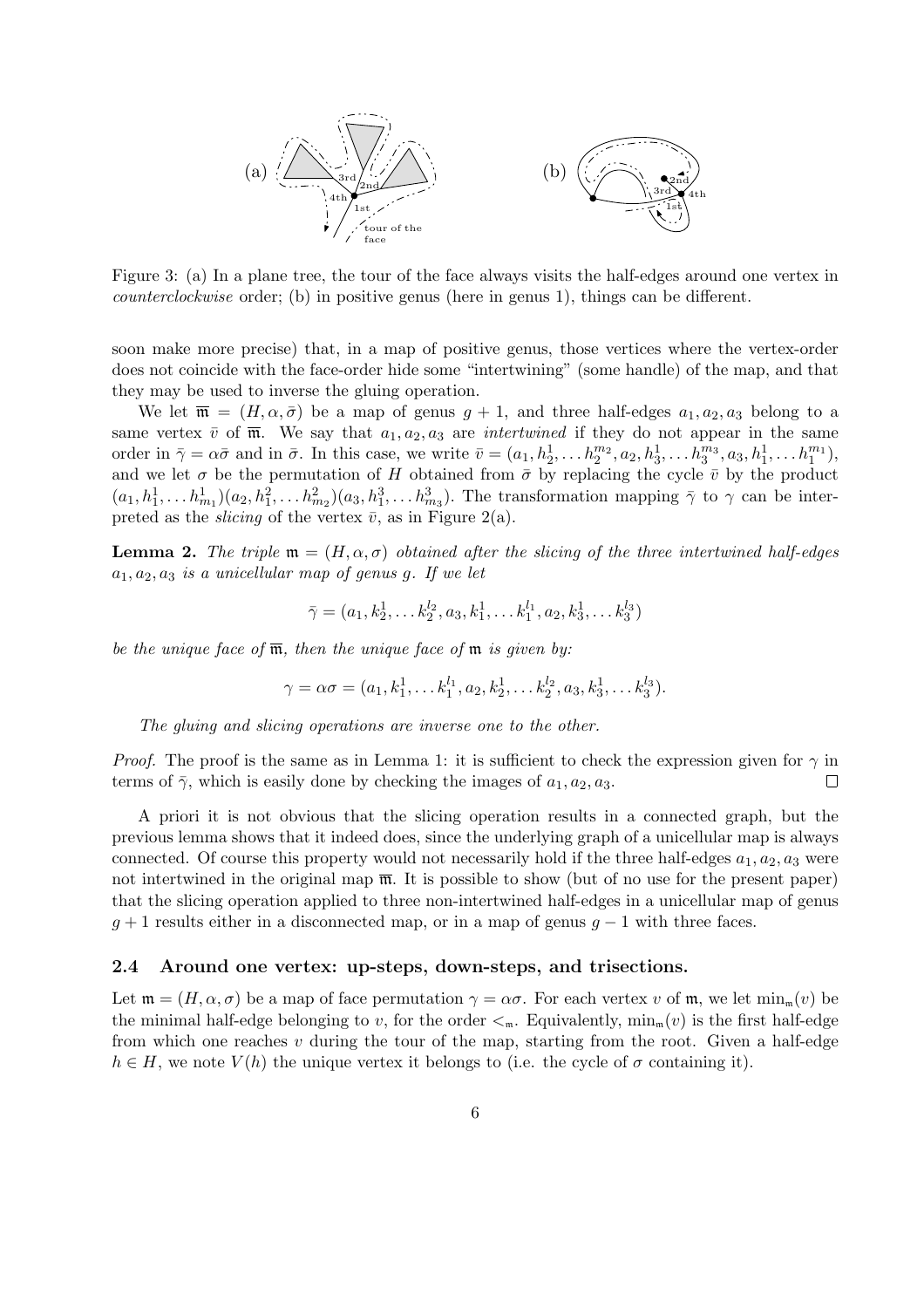**Definition 2.** We say that a half-edge  $h \in H$  is an up-step if  $h <_{m} \sigma(h)$ , and that it is a *down-step* if  $\sigma(h) \leq_m h$ . A down-step h is called a trisection if  $\sigma(h) \neq \min_m V(h)$ , i.e. if  $\sigma(h)$  is not the minimum half-edge inside its vertex.

The fact that, in a plane tree, the vertex-order and the face-order always coincide (Figure  $3(a)$ ) implies that trisections are specific to the non-planar case: there are no trisections in a plane tree. This observation is actually a very special case of the following lemma, which is the cornerstone of this paper:

**Lemma 3** (The trisection lemma). Let  $\mathfrak{m}$  be a unicellular map of genus g. Then  $\mathfrak{m}$  has exactly 2g trisections.

Proof. We let  $\mathfrak{m} = (H, \alpha, \sigma)$ , and  $\gamma = \alpha \sigma$ . We let  $n_+$  and  $n_-$  denote the number of up-steps and down-steps in m, respectively. Then, we have  $n_{-} + n_{+} = 2n$ , where n is the number of edges of m. Now, let *i* be a half-edge of m, and  $j = \sigma^{-1} \alpha \sigma(i)$ . Note that we have  $\sigma(j) = \gamma(i)$ , and  $\gamma(j) = \sigma(i)$ . Graphically,  $i$  and  $j$  lie in two "opposite" corners of the same edge, as shown in Figure 4. On the picture, it seems clear that if the tour of the map visits i before  $\sigma(i)$ , then it necessarily visits  $\sigma(i)$ before j (except if the root is one of these four half-edges) so that, roughly, there must be almost the same number of up-steps and down-steps. More precisely, let us distinguish three cases.

First, assume that i is an up-step. Then we have  $i <_{m} \sigma(i) = \gamma(j)$ . Now, by definition of the total order  $\lt_m$ ,  $i \lt_m \gamma(j)$  implies that  $\gamma(i) \leq_m \gamma(j)$ . Hence,  $\sigma(j) \leq_m \gamma(j)$ , which, by definition of  $\langle \xi_m \rangle$  again, implies that  $\sigma(j) \leq_{m} j$  (here, we have used that  $\sigma(j) \neq \gamma(j)$  since  $\alpha$  has no fixed point). Hence, if  $i$  is an up-step, then  $j$  is a down-step.

Second, assume that i is a down-step, and that  $\gamma(j)$  is not equal to the root of m. In this case, we have  $j <_{m} \gamma(j)$ , and  $\gamma(j) = \sigma(i) \leq_{m} i = \sigma(j)$ . Hence  $j <_{m} \sigma(j)$ , and j is an up-step.

The third and last case is when i is a down step, and  $\gamma(j)$  is the root r of m. In this case, j is the maximum element of H for the order  $\lt_{m}$ , so that it is necessarily a down-step.

Combining the three cases we have proved that each edge of m (more precisely, each cycle of  $\sigma^{-1}\alpha\sigma$ ) is associated to one up-step and one down-step, except the edge containing the root which is associated to two down-steps. Consequently, there are exactly two more down-steps than up-steps in the map  $m$ , i.e.:  $n_-=n_++2$ . Recalling that  $n_++n_+=2n$ , this gives  $n_-=n+1$ .

Finally, each vertex of m carries exactly one down-step which is not a trisection (its minimal half-edge). Hence, the total number of trisections equals  $n = -v$ , where v is the number of vertices of **m**. Since from Euler's characteristic formula, v equals  $n + 1 - 2q$ , the lemma is proved. of **m**. Since from Euler's characteristic formula, v equals  $n + 1 - 2g$ , the lemma is proved.

# 3 Making the gluing operation injective.

We have defined above an operation that glues a triple of half-edges, and increases the genus of a map. In this section, we explain that, if we restrict it to certain types of triples of half-edges, this operation can be made invertible.

### 3.1 A diagram representation of vertices.

We first describe a graphical way to visualize the order  $\lt_{m}$  restricted to the half-edges belonging to a given vertex. Let v be a vertex of  $m$ , with a distinguished half-edge h. We write  $v = (u_0, u_1, \ldots, u_m)$ , with  $u_0 = h$ . We now consider a grid with  $m + 1$  columns and  $2n$  rows. Each row represents an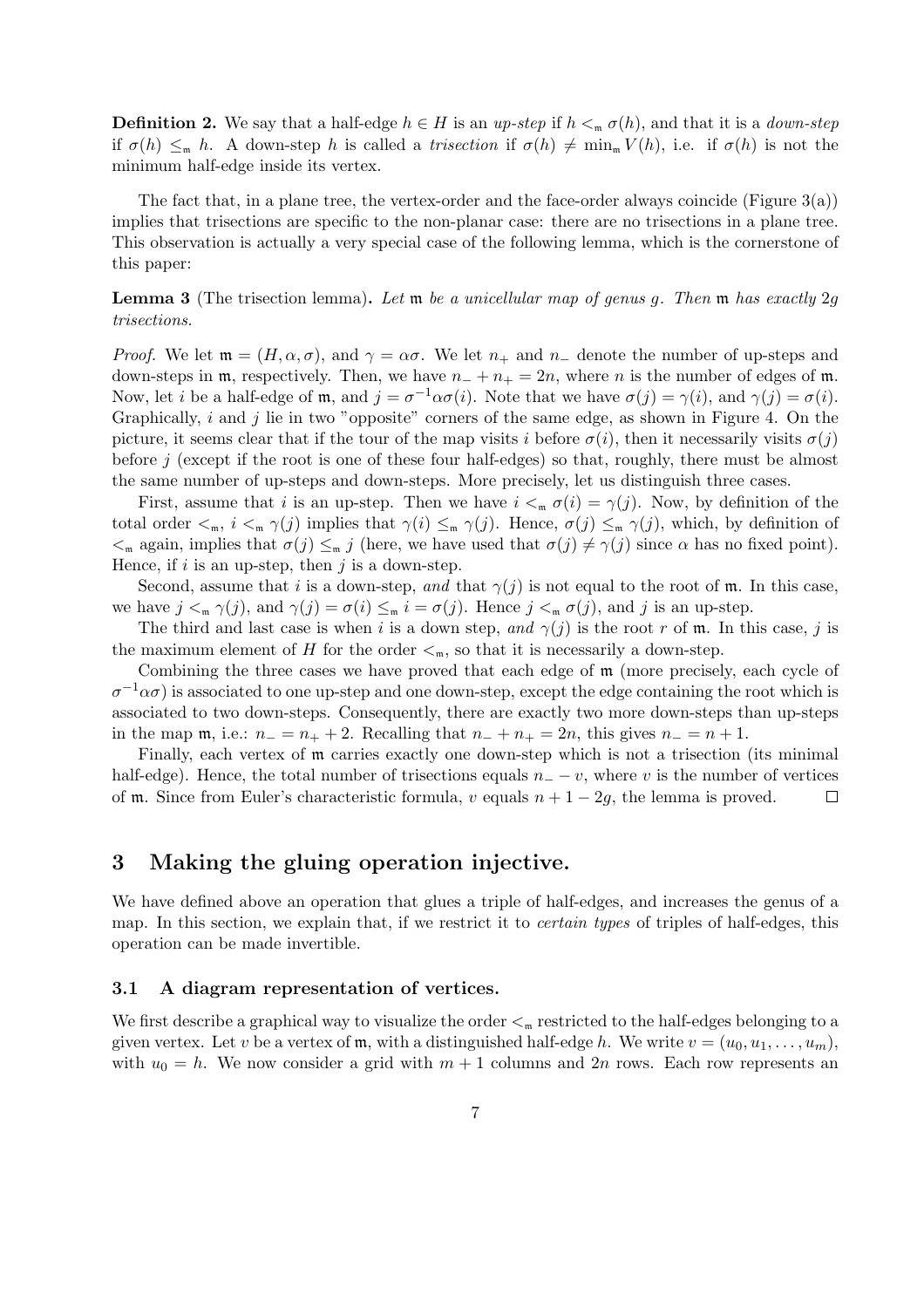



Figure 4: The main argument in the proof of the trisection lemma: the tour of the face visits i before  $\sigma(i)$  if and only if it visits  $\sigma(j)$  before j, unless  $\sigma(i)$  or  $\sigma(j)$  is the root of the map.

Figure 5: A vertex (6, 3, 12, 11, 2, 5) in a map with 12-half-edges, and its diagram representation (the distinguished half-edge is 6).

element of H, and the rows are ordered from the bottom to the top by the total order  $\lt_m$  (for example the lowest row represents the root). Now, for each  $i$ , inside the  $i$ -th column, we plot a point at the height corresponding to the half-edge  $u_i$ . We say that the diagram thus obtained is the diagram representation of v, starting from h. In other words, if we identify  $\llbracket 1, 2n \rrbracket$  with H via the order  $\leq_m$ , the diagram representation of v is the graphical representation of the sequence of labels appearing around the vertex  $v$ . If one changes the distinguished half-edge  $h$ , the diagram representation of  $v$  is changed by a circular permutation of its columns. Figure 5 gives an example of such a diagram (where the permutation  $\gamma$  is equal to  $\gamma = (1, 2, 3, \dots)$ ).

The gluing operation is easily visualised on diagrams. We let as before  $a_1 <_{\mathfrak{m}} a_2 <_{\mathfrak{m}} a_3$  be three half-edges belonging to distinct vertices in a unicellular map  $m$ , and we let  $\Delta_1, \Delta_2, \Delta_3$  be their corresponding diagrams, with  $a_i$  in the first column of  $\Delta_i$ . We now consider the three horizontal rows corresponding to  $a_1, a_2,$  and  $a_3$ : they separate each diagram  $\Delta_i$  into four blocks (some of which may be empty). We give a name to each of these blocks:  $A_i, B_i, C_i, D_i$ , from bottom to top, as in Figure  $6(a)$ .

We now attach  $\Delta_2, \Delta_3, \Delta_1$  together, from left to right, and we rearrange the three columns containing  $a_1, a_2, a_3$  so that these half-edges appear in that order: we obtain a new diagram (Figure  $6(b)$ , whose columns represent the order of the half-edges around the vertex  $\bar{v}$ . But the rows of that diagram are still ordered according to the order  $\lt_{m}$ . In order to obtain the diagram representing  $\bar{v}$  in the new map  $\bar{\mathfrak{m}}$ , we have to rearrange the rows according to  $\leq_{\bar{\mathfrak{m}}}$ . We let A be the union of the three blocks  $A_i$  (and similarly, we define  $B, C$ , and  $D$ ). We know that the face permutation of m has the form  $\gamma = (w_A, a_1, w_B, a_2, w_C, a_3, w_D)$ , where for each block  $F \in \{A, B, C, D\}$ , the word  $w_F$ consists of the list of the rows appearing in the block  $F$ , read from bottom to top. Now, from the expression of  $\bar{\gamma}$  given in Lemma 1, the permutation  $\bar{\gamma}$  is given by  $\bar{\gamma} = (w_A, a_1, w_C, a_3, w_B, a_2, w_D)$ . In terms of diagrams, this means that the diagram representing  $\bar{v}$  in the new map  $\bar{m}$  can be obtained by swapping the block B with the block C, and the row corresponding to  $a_2$  with the one corresponding to  $a_3$ : see Figure 6(c). To sum up, we have:

**Lemma 4.** The diagram of the vertex  $\bar{v}$  in the map  $\bar{m}$  is obtained from the three diagrams  $\Delta_1, \Delta_2, \Delta_3$ by the following operations, as represented in Figure 6:

- Attach the diagrams  $\Delta_2, \Delta_3, \Delta_1$  in that order from left to right, and rearrange the columns containing  $a_1, a_2, a_3$ , so that they appear in that order from left to right.

- Exchange the blocks B and C, and swap the rows containing  $a_2$  and  $a_3$ .

Note that, when read from right to left, Figure 6 gives the way to obtain the diagrams of the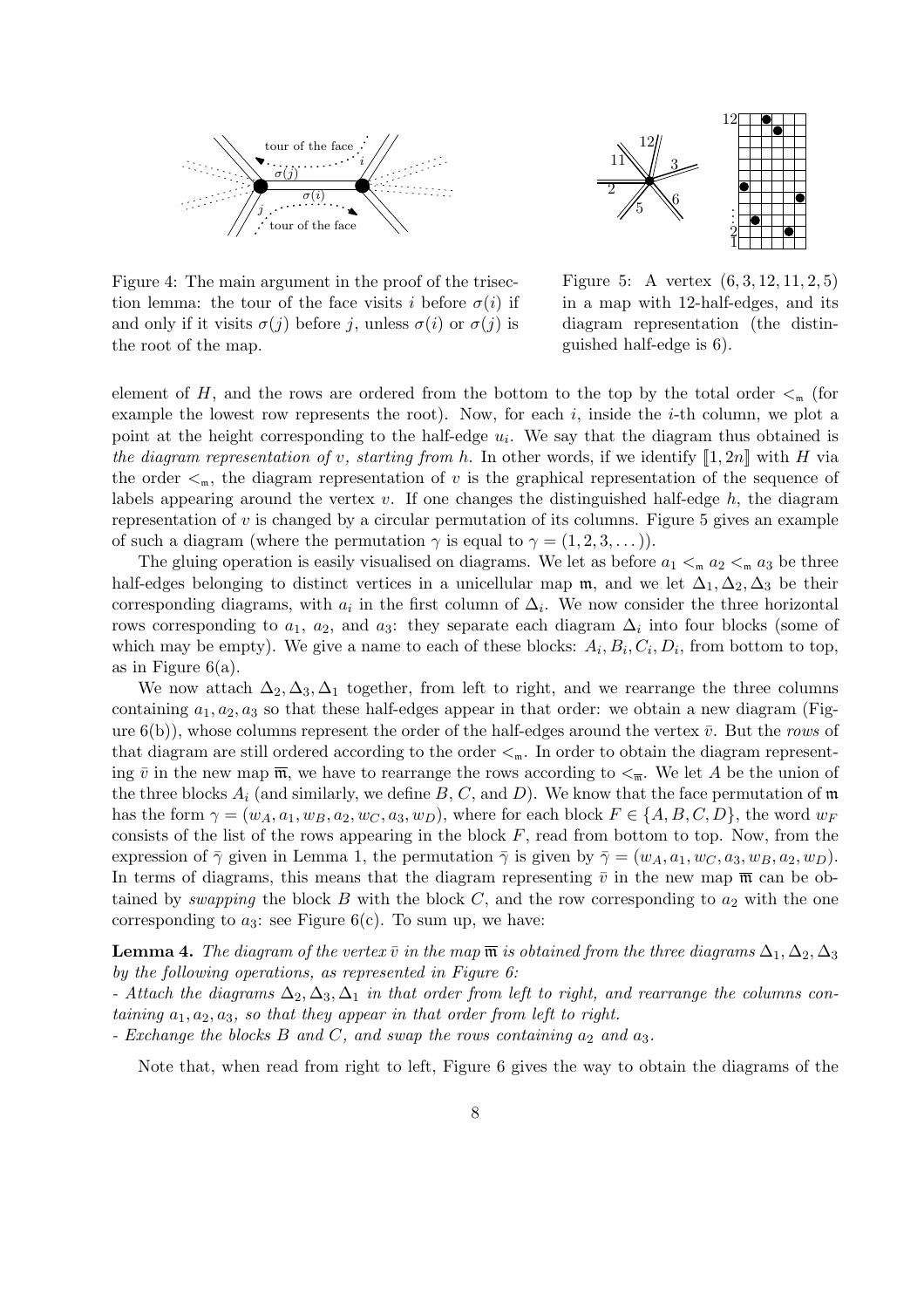

Figure 6: The gluing operation visualized on diagrams. (a) the diagrams before gluing; (b) a temporary diagram, where the columns represent the counterclockwise turn around  $\bar{v}$ , but the rows still represent the original permutation  $\gamma$ ; (c) the final diagram of the new vertex in the new map, where the rows represent the permutation  $\bar{\gamma}$ .

three vertices resulting from the *slicing* operation of three intertwined half-edges  $a_1, a_2, a_3$  in the map  $\overline{\mathfrak{m}}$ .

**Remark 1.** The slicing operation does not change the order  $\lt_{\overline{m}}$  for half-edges which appear strictly between the root and the half-edge  $a_1$ . Precisely if  $w_1 <_{\overline{m}} w_2 <_{\overline{m}} \ldots <_{\overline{m}} w_r$  are elements of H such that  $w_r < \frac{\pi}{m} a_1$ , then Lemma 2 (or, more visually, Figure 6) implies that we have :

 $w_1 <_{\mathfrak{m}} w_2 <_{\mathfrak{m}} \ldots <_{\mathfrak{m}} w_r <_{\mathfrak{m}} a_1$ 

in the map m. The converse statement is also true.

#### 3.2 Gluing three vertices: trisections of type I.

In this section, we let  $v_1, v_2, v_3$  be three distinct vertices in the map  $\mathfrak{m}$ . We let  $a_i := \min_{\mathfrak{m}} v_i$ , and, up to re-arranging the three vertices, we may assume (and we do) that  $a_1 <_{m} a_2 <_{m} a_3$ . We let  $\Delta_1$ ,  $\Delta_2$ ,  $\Delta_3$  be the three corresponding diagrams. Since in each diagram the distinguished half-edge is the minimum in its vertex, note that the blocks  $A_1$ ,  $A_2$ ,  $B_2$ ,  $A_3$ ,  $B_3$ ,  $C_3$  do not contain any point. We say that they are *empty*, and we write:  $A_1 = A_2 = B_2 = A_3 = B_3 = C_3 = \emptyset$ .

We now glue the three half-edges  $a_1, a_2, a_3$  in m: we obtain a new unicellular map  $\overline{m}$ , with a new vertex  $\bar{v}$  resulting from the gluing. Now, let  $\tau$  be the element preceding  $a_3$  around  $\bar{v}$  in the map  $\overline{\mathfrak{m}}$ . Since  $A_3 = B_3 = C_3 = \emptyset$ , we have either  $\tau \in D_3$  or  $\tau = a_2$ , so that in both cases  $a_3 \leq_{\overline{\mathfrak{m}}} \tau$ . Moreover,  $a_3$  in not the minimum inside its vertex (the minimum is  $a_1$ ). Hence,  $\tau$  is a trisection of the map  $\overline{\mathfrak{m}}$ . We let  $\Phi(\mathfrak{m}, v_1, v_2, v_3) = (\overline{\mathfrak{m}}, \tau)$  be the pair formed by the new map  $\overline{\mathfrak{m}}$  and the newly created trisection  $\tau$ .

It is clear that given  $(\overline{\mathfrak{m}}, \tau)$ , we can inverse the gluing operation. Indeed, it is easy to recover the three half-edges  $a_1$  (the minimum of the vertex),  $a_3$  (the one that follows  $\tau$ ), and  $a_2$  (note that, since  $B_2$  and  $B_3$  are empty,  $a_2$  is the smallest half-edge on the left of  $a_3$  which is greater than  $a_3$ ).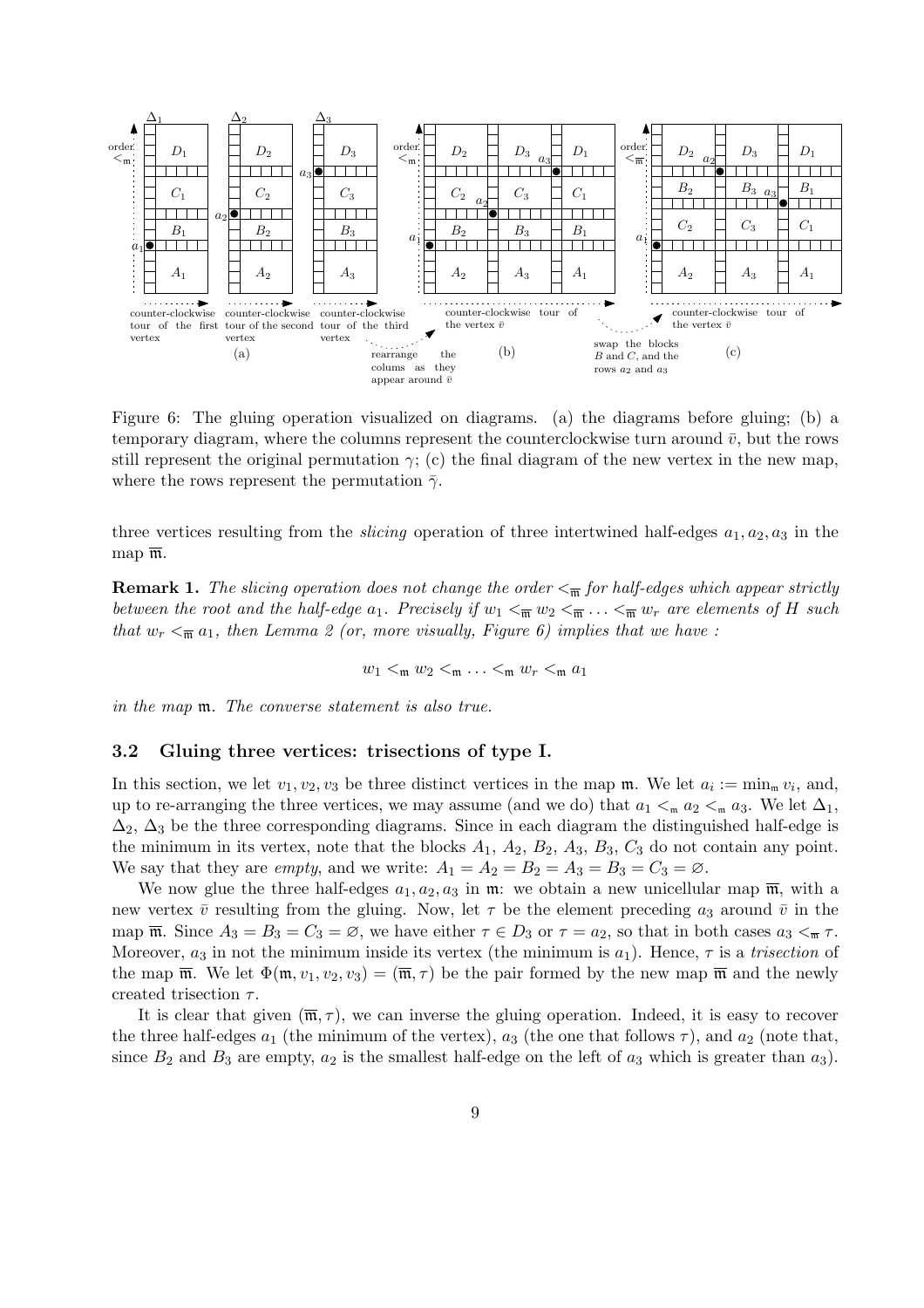Once  $a_1, a_2, a_3$  are recovered, it is easy to recover the map m by *slicing*  $\bar{v}$  at those three half-edges. This gives:

**Lemma 5.** The mapping  $\Phi$ , defined on the set of unicellular maps with three distinguished vertices, is injective.

It is now natural to study the image of the mapping Φ: in particular, can we obtain all pairs  $(\overline{\mathfrak{m}}, \tau)$  in this way? In order to answer this question, we need the following definition (see Figure 7):

**Definition 3.** Let  $\overline{\mathfrak{m}} = (H, \alpha, \overline{\sigma})$  be a map of genus  $q + 1$ , and  $\tau$  be a trisection of  $\overline{\mathfrak{m}}$ . We let  $\bar{v} = V(\tau)$ ,  $b_1 = \min_{\bar{w}}(\bar{v})$ , and we let  $\Delta$  be the diagram representation of  $\bar{v}$ , starting from the halfedge  $b_1$ . We let  $b_3 = \sigma(\tau)$  be the half-edge following  $\tau$  around  $\bar{v}$ , and we let  $b_2$  be the minimum half-edge among those which appear before  $b_3$  around  $\bar{v}$  and which are greater than  $b_3$  for the order  $\leq_{\overline{n}}$ . Note that  $b_2$  is well-defined because  $\tau$  is one of these half-edges. The rows and columns containing  $b_1, b_2, b_3$  split the diagram  $\Delta$  into twelve blocks, five of which are necessarily empty, as in Figure 7. We let K be second-from-left and second-from-bottom block. We say that  $\tau$  is a trisection of type I if K is empty, and that  $\tau$  is a trisection of type II otherwise.



Figure 7: Trisections of type I and II.

The following proposition is the half way to our main result:

**Proposition 1.** The mapping  $\Phi$  is a bijection between the set  $\mathcal{U}_g^3(n)$  of unicellular maps of genus  $g$  with  $n$  edges and three distinguished vertices, and the set  $\mathcal{D}_{g+1}^{I}(n)$  of unicellular maps of genus  $g+1$  with n edges and a distinguished trisection of type I.

*Proof.* We already know that  $\Phi$  is injective.

We let **m** be a unicellular map of genus g with three distinguished vertices  $v_1, v_2, v_3$ , and  $\overline{\mathfrak{m}}$  be the map obtained, as above, by the gluing of M by the half-edges  $a_1 = \min_{\mathfrak{m}} v_1$ ,  $a_2 = \min_{\mathfrak{m}} v_2$ ,  $a_3 = \min_{\mathfrak{m}} v_3$  (we assume again that  $a_1 <_{\mathfrak{m}} a_2 <_{\mathfrak{m}} a_3$ ). We let  $\overline{\Delta}$  be the diagram representation of the new vertex  $\bar{v}$  obtained from the gluing in the map  $\bar{m}$ , and we use the same notations for the blocks as in Section 3.1. We also let  $\tau = \sigma^{-1}(a_3)$  be the created trisection, and we use the notations of Definition 3 with respect to the trisection  $\tau$ , so that  $b_3 = a_3$ . Then, since  $a_1 = \min_{\overline{n}} \overline{v}$ , we have  $a_1 = b_1$ , and since the blocks  $B_2, B_3$ , are empty, we have  $b_2 = a_2$ . Hence, the block  $C_3$  of Figure 6(c) coincides with the block K of Figure 7. Since  $C_3$  is empty,  $\tau$  is a trisection of type I. Therefore the image of  $\Phi$  is included in  $\mathcal{D}_{g+1}^I(n)$ .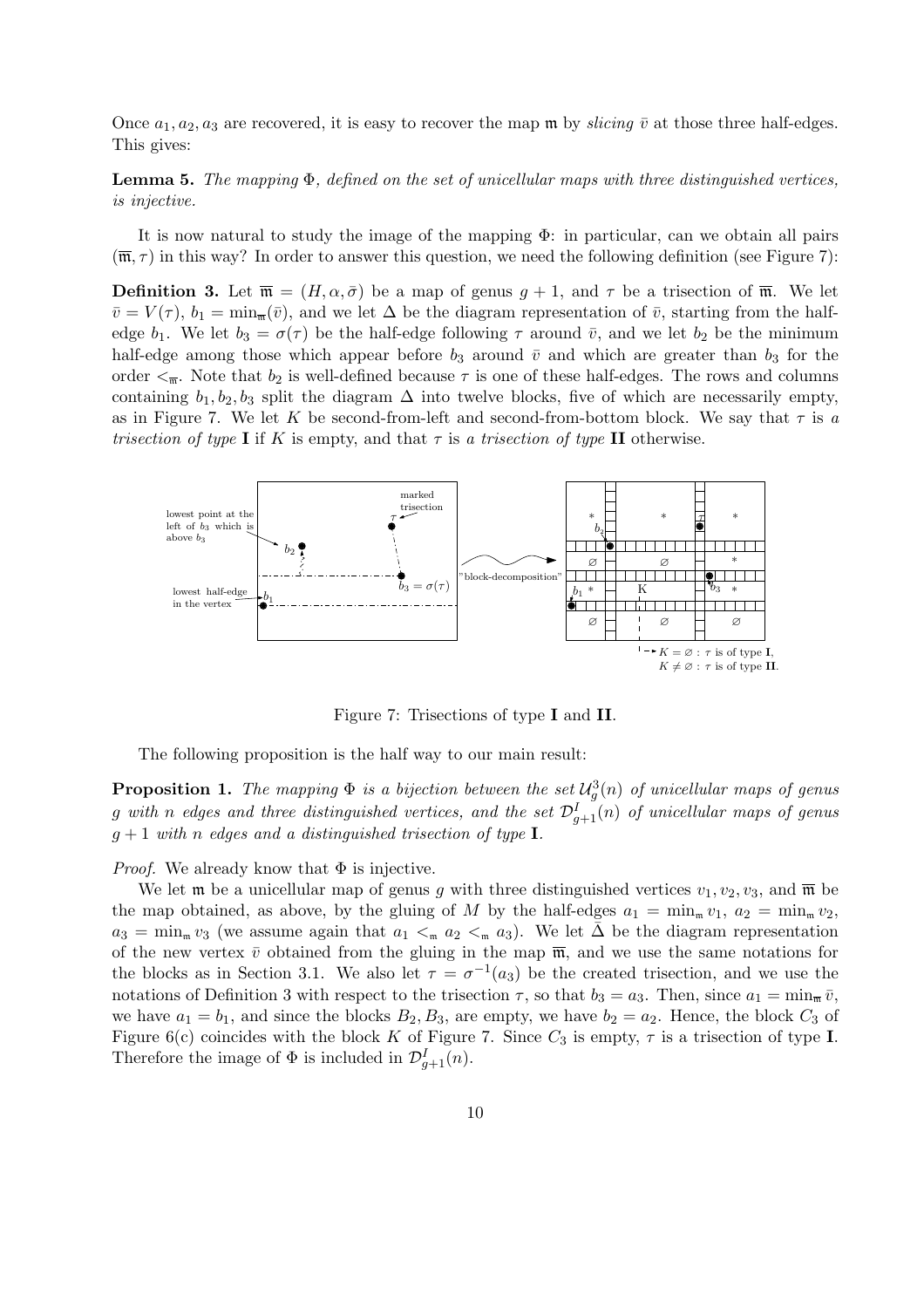Conversely, let  $\overline{\mathfrak{m}} = (H, \alpha, \overline{\sigma})$  be a map of genus  $g + 1$ , and  $\tau$  be a trisection of type I in  $\overline{\mathfrak{m}}$ . We let  $b_1, b_2, b_3$  and K be as in Definition 3. First, since  $b_1 <_{\overline{m}} b_3 <_{\overline{m}} b_2$ , these half-edges are intertwined, and we know that the slicing of  $\overline{m}$  by these half-edges creates a well-defined unicellular map  $\mathfrak m$  of genus g (Lemma 2). Now, if we compare Figures 7 and 6, we see that the result of the slicing is a triple of vertices  $v_1, v_2, v_3$ , such that each half-edge  $b_i$  is the minimum in the vertex  $v_i$ : indeed, the blocks  $A_1, A_2, A_3, B_2, B_3$  are empty by construction, and the block  $C_3 = K$  is empty since  $\tau$  is a trisection of type I. Hence we have  $\Phi(\mathfrak{m}, v_1, v_2, v_3) = (\overline{\mathfrak{m}}, \tau)$ , so that the image of  $\Phi$ exactly equals the set  $\mathcal{D}_{g+1}^I(n)$ .  $\Box$ 

## 3.3 Trisections of type II.

Of course, it would be nice to have a similar result for trisections of type II. Let  $\overline{\mathfrak{m}} = (H, \alpha, \overline{\sigma})$ be a map of genus  $g + 1$  with a distinguished trisection  $\tau$  of type II. We let  $b_1, b_2, b_3$  and K be as in Definition 3 and Figure 7, and we let  $\mathfrak{m}$  be the result of the slicing of  $\overline{\mathfrak{m}}$  at the three halfedges  $b_1, b_2, b_3$ . If we use the notations of Figure 6, with  $a_i = b_i$ , we see that we obtain three vertices, of diagrams  $\Delta_1, \Delta_2, \Delta_3$ , such that  $A_1 = A_2 = B_2 = A_3 = B_3 = \emptyset$ . Hence, we know that  $a_1 = \min_{\mathfrak{m}}(v_1)$ , that  $a_2 = \min_{\mathfrak{m}}(v_2)$ , and that  $a_2 < \min_{\mathfrak{m}}(v_3)$ . Note that, in contrast to what happened in the previous section, the block  $C_3 = K$  is not empty, therefore  $a_3$  is not the minimum inside its vertex.

Now, we claim that  $\tau$  is still a trisection in the map  $\mathfrak{m}$ . Indeed, by construction, we know that  $\tau$  belongs to  $D_3$  (since, by definition of a trisection, it must be above  $a_3$  in the map  $\overline{\mathfrak{m}}$ , and since B<sub>3</sub> is empty). Hence we still have  $a_3 <_{\mathfrak{m}} \tau$  in the map  $\mathfrak{m}$ . Moreover, we have clearly  $\sigma(\tau) = a_3$  in m (since  $\tau$  is the rightmost point in the blocks  $C_3 \cup D_3$ ), and it follows that  $\tau$  is a trisection in m.

We let  $\Gamma(\overline{\mathfrak{m}}, \tau) = (\mathfrak{m}, v_1, v_2, \tau)$  be the 4-tuple consisting of the new map  $\mathfrak{m}$ , the first two vertices  $v_1$  and  $v_2$  obtained from the slicing, and the trisection  $\tau$ . It is clear that Γ is injective: given  $(\overline{\mathfrak{m}}, v_1, v_2, \tau)$ , one can reconstruct the map  $\overline{\mathfrak{m}}$  by letting  $a_1 = \min v_1$ ,  $a_2 = \min v_2$ , and  $a_3 = \sigma(\tau)$ , and by gluing back together the three half-edges  $a_1, a_2, a_3$ .

Conversely, we introduce the following notation:

**Notation 1.** We let  $V_q(n)$  be the set of 4-tuples  $(\mathfrak{m}, v_1, v_2, \tau)$ , where  $\mathfrak{m}$  is a unicellular map of genus g with n edges, and where  $v_1, v_2$ , and  $\tau$  are respectively two vertices and a trisection of M such that:

$$
\min_{\mathfrak{m}} v_1 <_{\mathfrak{m}} \min_{\mathfrak{m}} v_2 <_{\mathfrak{m}} \min_{\mathfrak{m}} V(\tau). \tag{7}
$$

Given  $(\mathfrak{m}, v_1, v_2, \tau) \in \mathcal{V}_G(n)$ , we let  $\overline{\mathfrak{m}}$  be the map obtained from the gluing of the three half-edges min  $v_1$ , min  $v_2$ , and  $\sigma(\tau)$ , and we let  $\Psi(\mathfrak{m}, v_1, v_2, \tau) := (\overline{\mathfrak{m}}, \tau)$ .

We can now state the following proposition, that completes Proposition 1:

**Proposition 2.** The mapping  $\Psi$  is a bijection between the set  $V_g(n)$  of unicellular maps of genus g with n edges and a distinguished triple  $(v_1, v_2, \tau)$  satisfying Condition (7), and the set  $\mathcal{D}_{g+1}^{II}(n)$ of unicellular maps of genus  $g + 1$  with n edges and a distinguished trisection of type II.

*Proof.* In the discussion above, we have already given a mapping  $\Gamma : \mathcal{D}_{g+1}^{II}(n) \to \mathcal{V}_g(n)$ , such that  $\Psi \circ \Gamma$  is the identity on  $\mathcal{D}_{g+1}^{II}(n)$ .

Conversely, let  $(\mathfrak{m}, v_1, v_2, \tau) \in \mathcal{V}_q(n)$ , and let  $a_1 = \min v_1$ ,  $a_2 = \min v_2$ , and  $a_3 = \sigma(\tau)$ . By definition, we know that  $a_2 < \min V(\tau)$ , so that in the diagram representation of the three vertices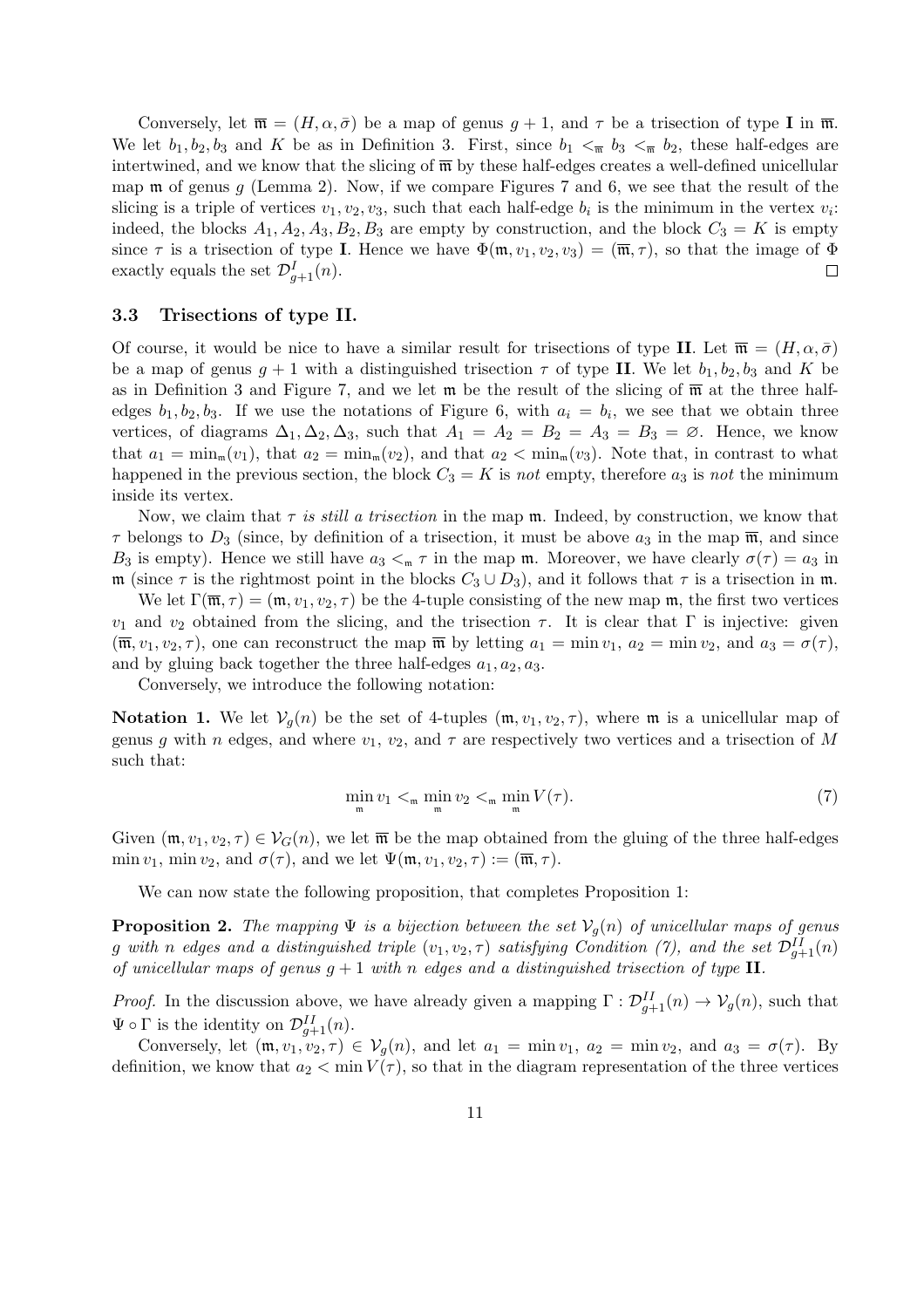$v_1, v_2, V(\tau)$  (Figure 6(a)) we know that the blocks  $A_1, A_2, A_3, B_2, B_3$  are empty. Moreover, since  $\tau$  is a trisection,  $a_3$  is not the minimum inside its vertex, so the block  $C_3$  is not empty. Hence, comparing Figures  $6(c)$  and 7, and observing once again that the blocks  $C_3$  and K coincide, we see that after the gluing,  $\tau$  is a trisection of type II in the new map  $\overline{m}$ . Moreover, since the slicing and gluing operations are inverse one to each other, it is clear that  $\Gamma(\overline{\mathfrak{m}}, \tau) = (\mathfrak{m}, v_1, v_2, \tau)$ . Hence,  $\Gamma \circ \Psi$  is the identity, and the proposition is proved.  $\Box$ 

# 4 Iterating the bijection.

Clearly Proposition 1 looks nicer than its counterpart Proposition 2: in the first one, one only asks to distinguish three vertices in a map of lower genus, whereas in the second one, the distinguished triple must satisfy a nontrivial constraint (Condition  $(7)$ ). In this section we will work a little more in order to get rid of this difficulty. We start by introducing the following notations.

**Notation 2.** We let  $\mathcal{U}_g^k(n)$  be the set of unicellular maps of genus g with n edges and k distinct distinguished vertices. Note that for  $k = 3$  this is coherent with the previous notation.

**Notation 3.** We let  $\mathcal{D}_g(n) = \mathcal{D}_g^I(n) \cup \mathcal{D}_g^{II}(n)$  be the set of unicellular maps of genus g with n edges and a distinguished trisection.

## 4.1 Examples: genera 1 and 2.

Note that the set  $V_0(n)$  is empty, since there are no trisections in a plane tree. Hence, from Proposition 2, there are no trisections of type II in a map of genus 1 (i.e.  $\mathcal{D}_1^{II}(n) = \emptyset$ ). Proposition 1 therefore implies:

**Corollary 1.** The set  $D_1(n)$  of unicellular maps of genus 1 with n edges and a distinguished trisection is in bijection with the set  $U_0^3(n)$  of rooted plane trees with n edges and three distinguished vertices.

Since from the trisection lemma (Lemma 3) each unicellular map of genus 1 has exactly 2 trisections, we obtain that the number  $\epsilon_1(n)$  of rooted unicellular maps of genus 1 with n edges satisfies:

$$
2 \cdot \epsilon_1(n) = \binom{n+1}{3} \text{Cat}(n),
$$

which gives a clear combinatorial proof of the formula  $\epsilon_1(n) = \frac{(n+1)n(n-1)}{12} \text{Cat}(n)$  [WL72].

We now consider the case of genus 2. Let  $\mathfrak{m}$  be a unicellular map of genus 2, and  $\tau$  be a trisection of **m**. If  $\tau$  is of type **I**, we know that we can use the mapping  $\Phi^{-1}$ , and obtain a unicellular map of genus 1, with three distinguished vertices.

Similarly, if  $\tau$  is of type II, we can apply the mapping  $\Psi^{-1}$ , and we are left with a unicellular map  $\mathfrak{m}'$  of genus 1, and a marked triple  $(v_1, v_2, \tau)$ , such that  $\min_{\mathfrak{m}'} v_1 <_{\mathfrak{m}'} \min_{\mathfrak{m}'} v_2 <_{\mathfrak{m}'} \min_{\mathfrak{m}'} V(\tau)$ . From now on, we use the more compact notation:  $v_1 <_{m'} v_2 <_{m'} V(\tau)$ , i.e. we do not write the min's anymore. The map  $(\mathfrak{m}', \tau)$  is a unicellular map of genus 1 with a distinguished trisection: therefore we can apply the mapping  $\Phi^{-1}$  to  $(\mathfrak{m}', \tau)$ . We obtain a plane tree  $\mathfrak{m}''$ , with three distinguished vertices  $v_3, v_4, v_5$  inherited from the slicing of  $\tau$  in  $\mathfrak{m}'$ ; up to renaming the vertices we can assume that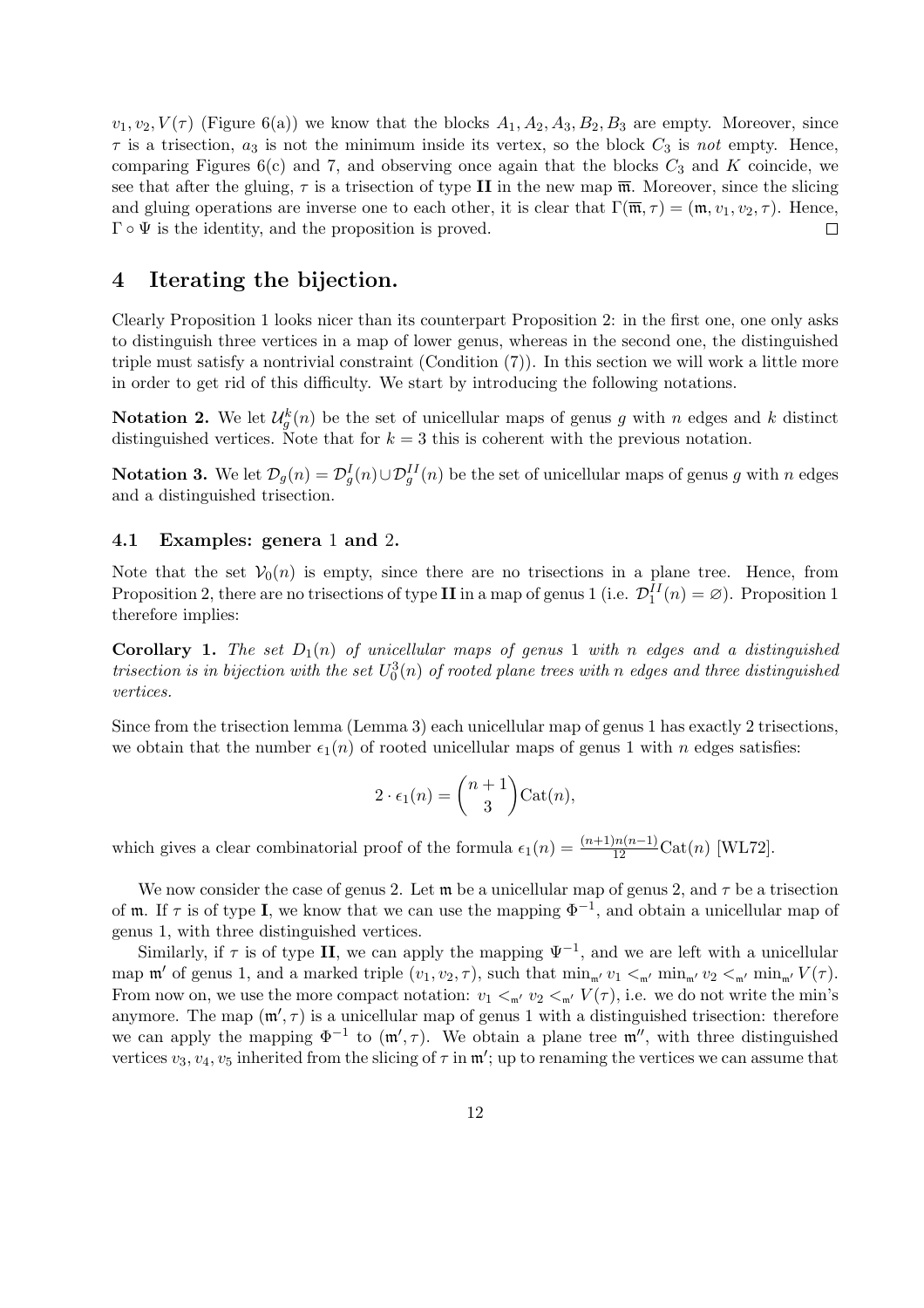$v_3 <_{m''} v_4 <_{m''} v_5$ . Note that in  $m''$  we also have the two marked vertices  $v_1$  and  $v_2$  inherited from the slicing of  $\tau$  in  $\mathfrak{m}$ . Moreover the fact that  $v_1 <_{\mathfrak{m}'} v_2 <_{\mathfrak{m}'} V(\tau)$  in  $\mathfrak{m}'$  implies that  $v_1 <_{\mathfrak{m}''} v_2 <_{\mathfrak{m}''} v_3$ in  $\mathfrak{m}''$ , as follows from Remark 1. Hence, we are left with a plane tree  $\mathfrak{m}''$ , with five distinguished vertices  $v_1 <_{m''} v_2 <_{m''} v_3 <_{m''} v_4 <_{m''} v_5$ . Conversely, given such a 5-tuple of vertices, it is always possible to glue the three last ones together by the mapping  $\Phi$  to obtain a triple  $(v_1, v_2, \tau)$  satisfying Condition (7), and then to apply the mapping  $\Psi$  to obtain a map of genus 2 with a marked trisection of type II. This gives:

**Corollary 2.** The set  $\mathcal{D}_2^{II}(n)$  is in bijection with the set  $\mathcal{U}_0^5(n)$  of plane trees with five distinguished vertices. The set  $\mathcal{D}_2(n)$  of unicellular maps of genus 2 with one marked trisection is in bijection with the set  $\mathcal{U}_1^3(n) \cup \mathcal{U}_0^5(n)$ .

Now, from Euler's formula, a unicellular map of genus 1 with n edges has  $n-1$  vertices, so that  $|\mathcal{U}_1^3(n)| = \binom{n-1}{3} \epsilon_1(n)$ . Moreover, since from the trisection lemma each unicellular map of genus 2 has 4 trisections, we obtain the following formula for the number  $\epsilon_2(n)$  of unicellular maps of genus 2 with  $n$  edges:

$$
4 \cdot \epsilon_2(n) = {n-1 \choose 3} \epsilon_1(n) + {n+1 \choose 5} \text{Cat}(n),
$$

from which it follows that

$$
\epsilon_2(n) = \frac{(n+1)n(n-1)(n-2)(n-3)(5n-2)}{1440}\text{Cat}(n).
$$

## 4.2 The general case, and our main theorem.

In the general case, we will work as in the example of genus 2: starting with a map and a distinguished trisection, we apply recursively the opening operation on trisections of type II, and we stop when we have opened the first encountered trisection of type I. We start with the description of the inverse procedure, which goes as follows.

We let  $p \ge 0$  and  $q \ge 1$  be two integers, and  $(\mathfrak{m}, v_*) = (\mathfrak{m}, v_1, \ldots, v_{2q+1})$  be an element of  $\mathcal{U}_p^{2q+1}(n)$ . Up to renumbering the vertices, we can assume that  $v_1 <_{\mathfrak{m}} v_2 <_{\mathfrak{m}} \cdots <_{\mathfrak{m}} v_{2q+1}$ . We consider the following procedure:

#### **Algorithm 1** (construction of the mapping  $\Lambda$ ).

i. Glue the three last vertices  $v_{2q-1}, v_{2q}, v_{2q+1}$  together, via the mapping  $\Phi$ , in order to obtain a new map  $m_1$  of genus  $p + 1$  with a distinguished trisection  $\tau$  of type **I**.

ii. for i from 1 to  $q-1$  do:

Let  $(v_{2q-2i-1}, v_{2q-2i}, \tau)$  be the triple consisting of the last two vertices which have not been used until now, and the trisection  $\tau$ . Apply the mapping  $\Psi$  to that triple, in order to obtain a new map  $\mathfrak{m}_{i+1}$  of genus  $p + i + 1$ , with a distinguished trisection  $\tau$  of type II.

## end for.

We let  $\Lambda(\mathfrak{m}, v_*) := (\mathfrak{m}_q, \tau)$  be the map with a distinguished trisection obtained at the end of this procedure. Note that if  $q = 1$ , the distinguished trisection is of type **I**, and that it is of type **II** otherwise.

As in the case of genus 2, we have the following theorem: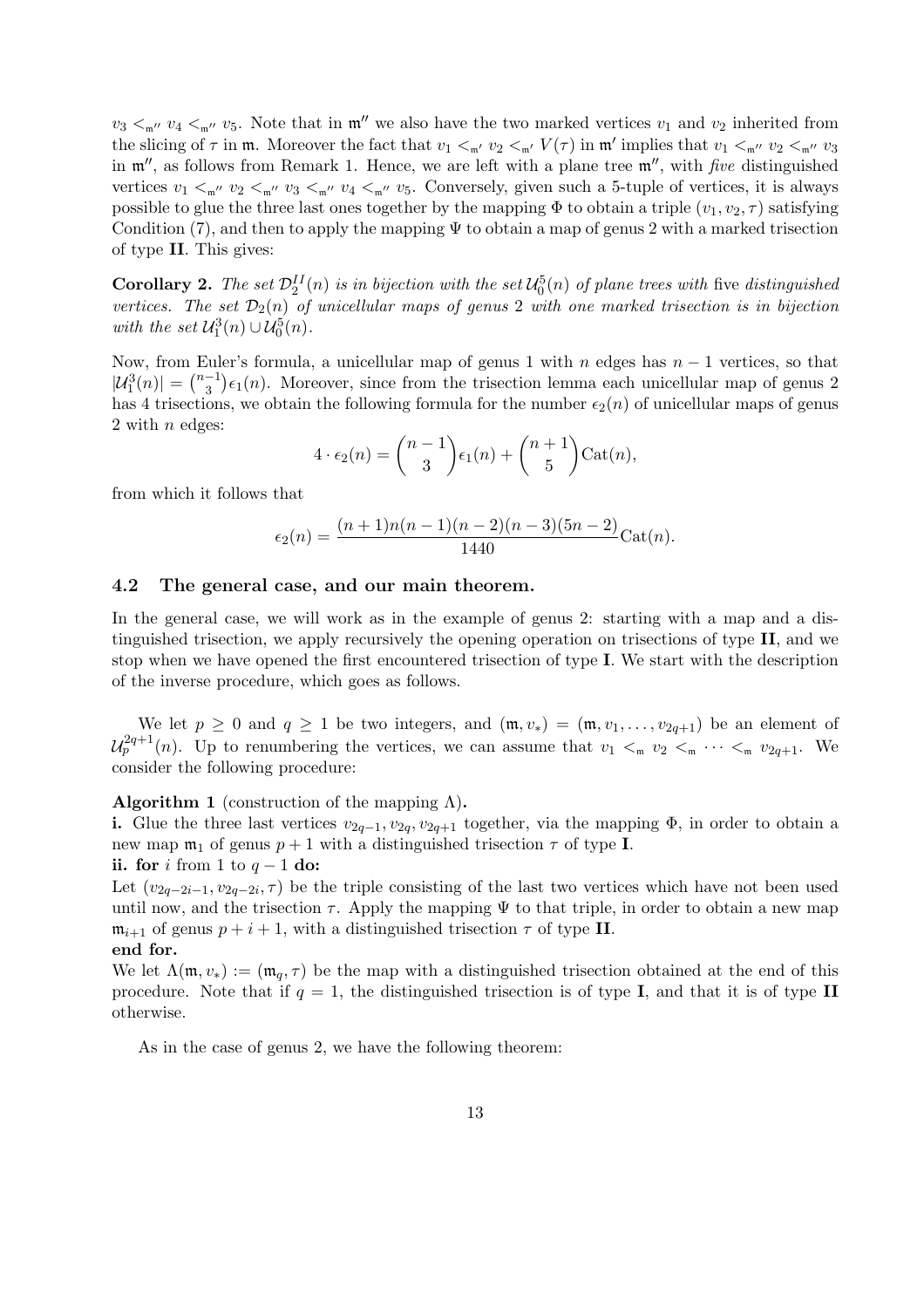**Theorem 1** (Our main result). The application  $\Lambda$  defines a bijection:

$$
\Lambda: \biguplus_{p=0}^{g-1} \mathcal{U}_p^{2g-2p+1}(n) \longrightarrow \mathcal{D}_g(n).
$$

In other words, all unicellular maps of genus g with a distinguished trisection can be obtained in a canonical way by starting with a map of a lower genus with an odd number of distinguished vertices, and then applying once the mapping  $\Phi$ , and a certain number of times the mapping  $\Psi$ .

Note that in the statement of the theorem the disjoint-union sign is used only to emphasize the fact that the sets whose union is taken are disjoint. This sign will always have this meaning in the rest of the paper.

Given a map with a marked trisection  $(\mathfrak{m}, \tau)$ , the converse application consists in slicing recursively the trisection  $\tau$  while it is of type II, then slicing once the obtained trisection of type I, and remembering all the vertices resulting from the successive slicings. More formally, we have the following proposition:

**Proposition 3.** Let  $(\mathfrak{m}, \tau) \in \mathcal{D}_q(n)$ . We define the pair  $\Xi(\mathfrak{m}, \tau)$  by the following procedure:

- 1. We let  $\mathfrak{m}_0 := \mathfrak{m}$  and  $i := 0$ .
- 2. If  $\tau$  is of type II in  $\mathfrak{m}_i$ , we let  $(\mathfrak{m}_{i+1}, v_{2i+1}, v_{2i+2}) := \Psi^{-1}(\mathfrak{m}_i, \tau)$ . Then we let  $i := i + 1$  and we return to step 2. Else,  $\tau$  is of type I in  $\mathfrak{m}_i$  and we go to step 3.
- 3. Let  $(\mathfrak{m}_{i+1}, v_{2i+1}, v_{2i+2}, v_{2i+3}) := \Phi^{-1}(\mathfrak{m}_i, \tau)$ . We end the procedure and we let

$$
\Xi(\mathfrak{m},\tau) := (\mathfrak{m}_{i+1}, v_1, v_2, \ldots, v_{2i+3}).
$$

Then the mapping

$$
\Xi:\; \mathcal{D}_g(n)\longrightarrow \biguplus_{p=0}^{g-1}\mathcal{U}_p^{2g-2p+1}(n).
$$

is a bijection, which is the inverse bijection of  $\Lambda$ .

*Proof of Theorem 1 and Proposition 3.* First, the mapping  $\Xi$  is well defined. Indeed, by definition of a trisection of type II, we know by induction that each time we enter steps 2 and 3,  $\tau$  is a trisection of the map  $\mathfrak{m}_i$ . Moreover, since the genus of the maps  $\mathfrak{m}_i$  decreases with i, we necessarily reach step 3, and the procedure stops.

Then, the mapping  $\Lambda$  is clearly injective, since the mappings  $\Psi$  and  $\Phi$  are.

Finally, to prove at the same time that  $\Xi$  is injective and that it is the inverse mapping of  $\Lambda$ , it is enough to show that the vertices  $v_i$  produced by the procedure defining  $\Xi$  satisfy  $v_1 <_{\mathfrak{m}} v_2 <_{\mathfrak{m}}$  $\ldots$   $\lt_{m} v_{2q+1}$ . Indeed, after that it will be clear by construction that  $\Lambda \circ \Xi = \Xi \circ \Lambda = Id$ . Now, we deduce from Remark 1 and by an induction on  $i$  that after the  $i$ th passage in step 2 in the definition of  $\Xi$ , we have  $v_1 <_{\mathfrak{m}_{i+1}} v_2 <_{\mathfrak{m}_{i+1}} \ldots <_{\mathfrak{m}_{i+1}} v_{2i+2}$ . The same remark shows that at the end of step 3, we have  $v_1 <_{\mathfrak{m}_{i+1}} v_2 <_{\mathfrak{m}_{i+1}} \ldots <_{\mathfrak{m}_{i+1}} v_{2i+3}$ , which concludes the proof.  $\Box$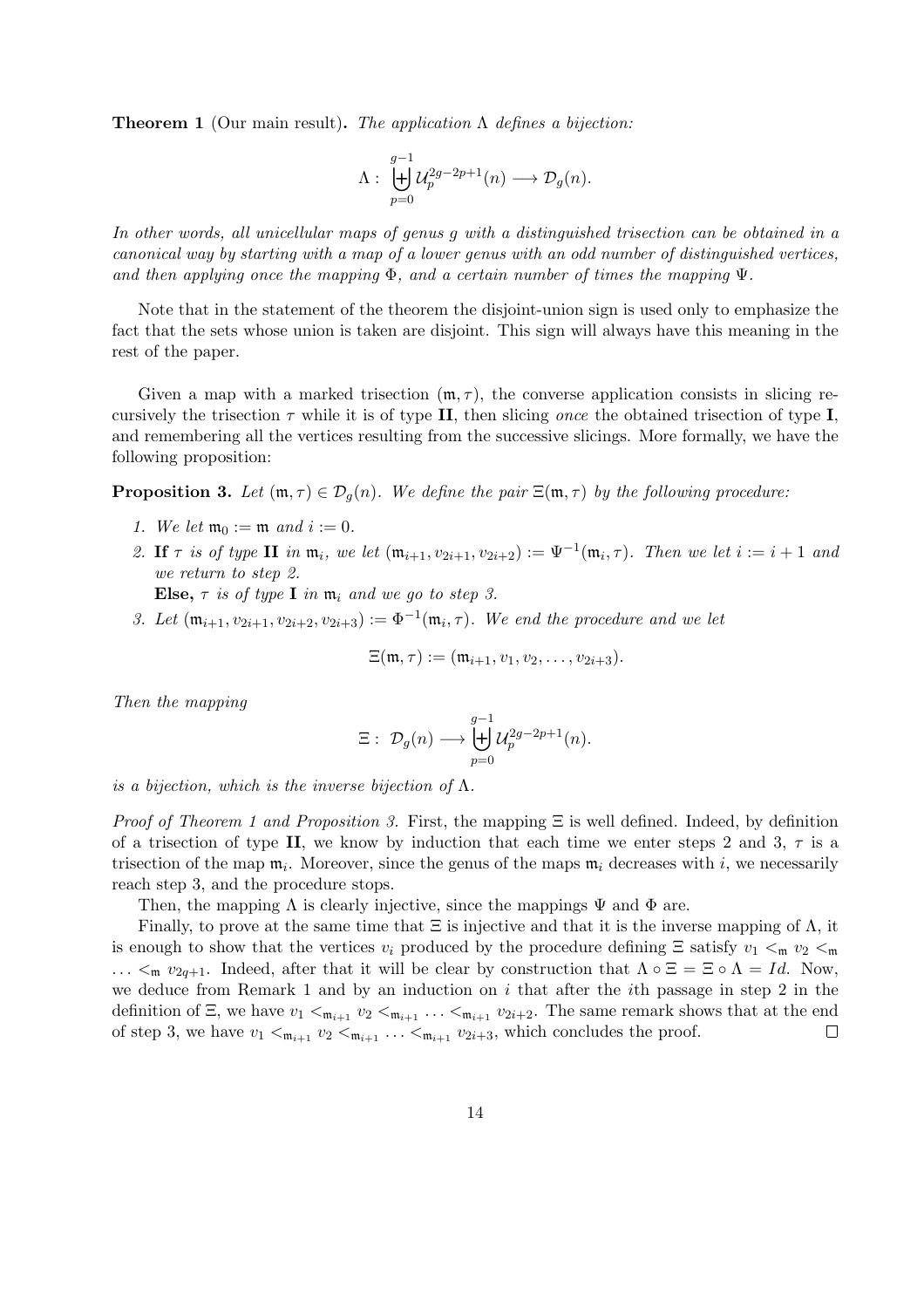# 5 Enumerative corollaries.

#### 5.1 A combinatorial identity

Using the trisection lemma (Lemma 3), Euler's formula, and Theorem 1, we obtain the following new identity (stated in the introduction as Formula (4)):

**Theorem 2.** The number  $\epsilon_q(n)$  of rooted unicellular maps of genus g with n edges satisfies the following combinatorial identity:

$$
2g \cdot \epsilon_g(n) = {n+1-2(g-1) \choose 3} \epsilon_{g-1}(n) + {n+1-2(g-2) \choose 5} \epsilon_{g-2}(n) + \dots + {n+1 \choose 2g+1} \epsilon_0(n).
$$

Note that this identity is recursive only in the genus (the number of edges  $n$  is fixed). For that reason, it enables one to compute easily, for a fixed g, the closed formula giving  $\epsilon_q(n)$  by a simple iteration (as we did for genera 1 and 2).

## 5.2 The polynomials  $R_q(n)$

Theorem 1 implies by induction that all unicellular maps of genus q with  $n$  edges can be obtained from a plane tree with  $n$  edges, by successively gluing vertices together. From the enumeration viewpoint, we obtain the first bijective proof that the numbers  $\epsilon_q(n)$  are the product of a polynomial and a Catalan number:

**Corollary 3.** The number  $\epsilon_q(n)$  of unicellular maps of genus g with n edges equals:

$$
\epsilon_g(n) = R_g(n) \text{Cat}(n),
$$

where  $R_g$  is the polynomial of degree 3g defined by the formula:

$$
R_g(n) = \sum_{0=g_0 < g_1 < \dots < g_r = g} \prod_{i=1}^r \frac{1}{2g_i} {n+1-2g_{i-1} \choose 2(g_i-g_{i-1})+1}.
$$

Proof. The statement directly comes from an iteration of the bijection of Theorem 1. More precisely, the formula given here for  $R_q(n)$  reads as follows. In order to generate a unicellular map of genus g, we start with a plane tree with n edges, and we apply a certain number of times (say  $r$ ) the mapping  $\Lambda$  to create unicellular maps of increasing genera. In the formula,  $g_1 < \cdots < g_r = g$  are the genera of the maps produced by the successive applications of  $\Lambda$ . Now, in order to increase the genus from  $g_{i-1}$  to  $g_i$ , we have to choose  $2(g_i - g_{i-1}) + 1$  vertices in a unicellular map of genus  $g_{i-1}$ , which gives the binomial in the formula. The factor  $1/(2g_i)$  is here to compensate the multiplicity in the construction coming from the trisection lemma (Lemma 3).  $\Box$ 

From Theorem 2 and the fact that Cat(n) is asymptotically equivalent to  $\frac{1}{\sqrt{2}}$  $\overline{\pi}n^{-\frac{3}{2}}4^n$ , one obtains easily the asymptotic behaviour of  $\epsilon_q(n)$ , already computed in [BCR88]:

**Corollary 4** ([BCR88]). The polynomial  $R_g(n)$  has degree 3g and leading coefficient  $\frac{1}{12^g g!}$ . When n tends to infinity, one has:

$$
\epsilon_g(n) \sim \frac{1}{12^g g! \sqrt{\pi}} n^{3g - \frac{3}{2}} 4^n
$$

.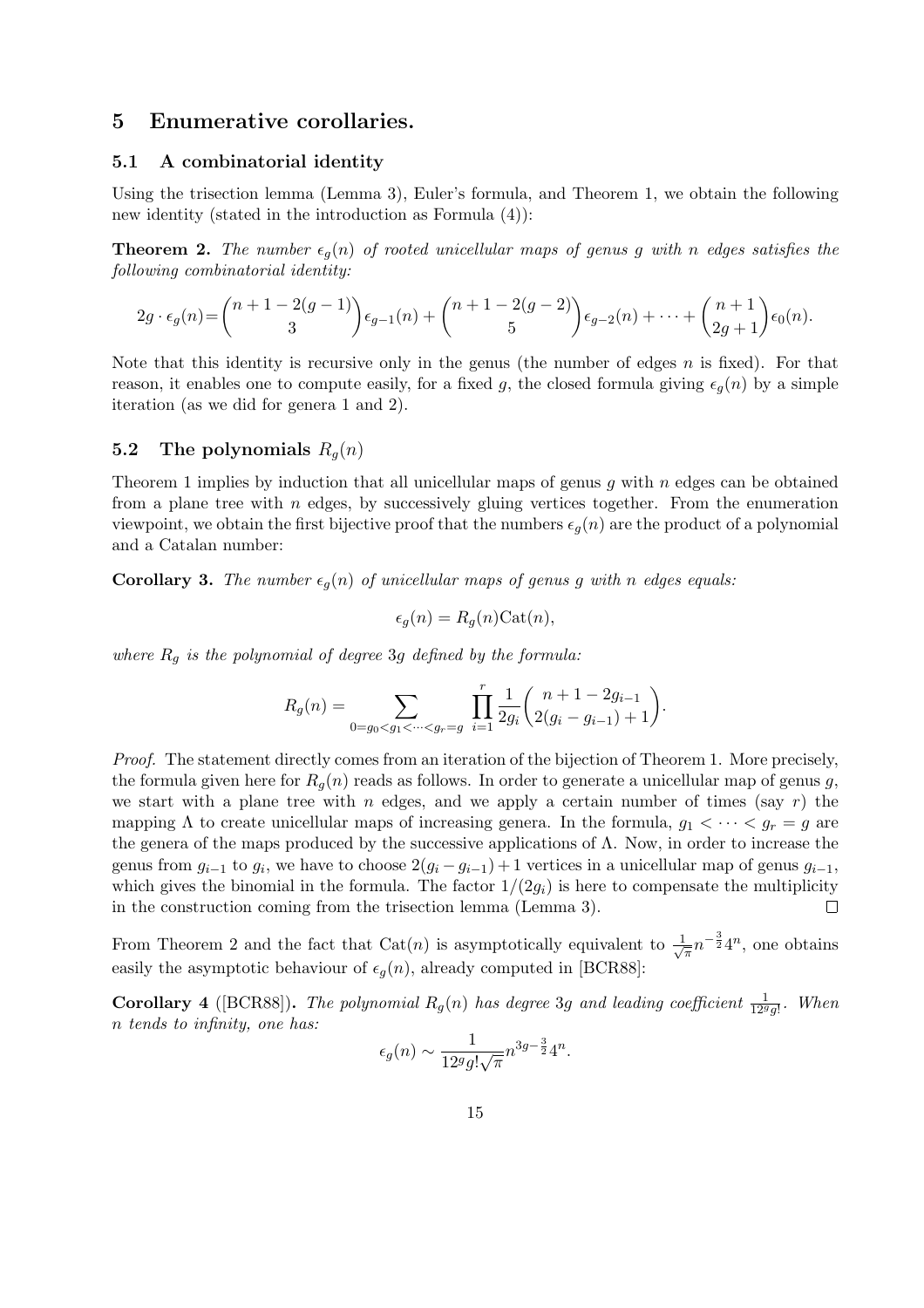Our construction also answers a question of Zagier concerning the interpretation of a property of the polynomials  $R_q$ :

**Corollary 5** (Zagier [LZ04, p. 160]). For each integer  $g \ge 1$ , the polynomial  $R_q(n)$  is divisible by  $(n+1)...(n+1-2g).$ 

Proof. In short, the divisibility property comes from the fact that, in order to construct a unicellular map of genus q from a plane tree, one always needs to involve at least  $2q + 1$  vertices of the tree in one of the successive gluings. A more detailed proof goes as follows.

As explained in the proof of Corollary 3, one can construct all unicellular maps of genus  $q$  by first choosing an integer  $r > 0$  and a sequence of genera  $0 = g_0 < g_1 < \cdots < g_r = g$ , and then applying several times the gluing operation. We let  $\mathfrak{m}_i$  be the map of genus  $g_i$  obtained after the *i*-th gluing,  $\mathfrak{m}_0$  being the original tree, and for  $0 \leq i < r$  we let  $X_i$  be the subset of vertices of size  $2(g_{i+1} - g_i) + 1$  which is distinguished in  $\mathfrak{m}_i$  to apply the gluing operation. The set  $\cup_{i=0}^{r-1} X_i$ naturally projects onto a subset  $S$  of vertices of the tree, namely the set of vertices which will be involved, at some step, in a gluing operation. Note that for each i the vertex resulting from the *i*-th gluing may be again an element of the set  $X_i$  for some  $j > i$ , so it is not possible to determine the size of S knowing only r and the  $g_i$ 's. However, it is easy to see that  $2g + 1 \leq |S| \leq 3g$ .

Now, it is possible to express the number of unicellular maps of fixed genus q and size  $n$  as a (finite) sum over the possible values of |S|. Clearly, for fixed  $s \geq 2q + 1$ , the number of s-element subsets of vertices of  $\mathfrak{m}_0$  is  $\binom{n+1}{s}$ <sup>+1</sup>), which is divisible by  $(n+1)...(n+1-2g)$ . Now, the contribution of such a set S to the polynomial  $R_g$  can be expressed as the sum of the quantity  $\prod_i \frac{1}{2g_i}$  over all possible ways to choose numbers  $0 < g_1 < \cdots < g_r = g$ , all possible ways to choose sets  $(X_i)_{0 \leq i < r}$ such that  $|X_i| = 2(g_{i+1} - g_i) + 1$  and that the projection of  $\bigcup_{i=0}^{r-1} X_i$  on  $\mathfrak{m}_0$  is S. All the sums being finite, the contribution of the set S is some rational number (some weight), depending only on  $|S|$  and a, but not on n, which concludes the proof. and  $q$ , but not on  $n$ , which concludes the proof.

# 6 Variants.

### 6.1 Bipartite unicellular maps

A unicellular map is bipartite if one can color its vertices in black and white in such a way that only vertices of different colors are linked by an edge. All bipartite unicellular maps considered in this paper will be rooted, and by convention the root vertex (the vertex containing the root half-edge) will always be colored in white.

**Notation 4.** We let  $\beta_q(i, j)$  be the number of bipartite unicellular maps of genus g with i white vertices and j black vertices. Such a map has  $i + j + 2g - 1$  edges.

It is clear that that our construction also applies to bipartite unicellular maps: the only difference is that, if we want the gluing operations  $\Phi$  and  $\Psi$  to preserve the bipartition of the map, we have to paste together only vertices of the same color. We therefore obtain the following variant of our main identity:

**Proposition 4.** The number  $\beta_o(i, j)$  of bipartite unicellular maps with i white vertices and j black vertices obey the following recursion formula:

$$
2g \cdot \beta_g(i,j) = \sum_{p=0}^{g-1} {i+2g-2p \choose 2g-2p+1} \beta_p(i+2g-2p,j) + \sum_{p=0}^{g-1} {j+2g-2p \choose 2g-2p+1} \beta_p(i,j+2g-2p).
$$
 (8)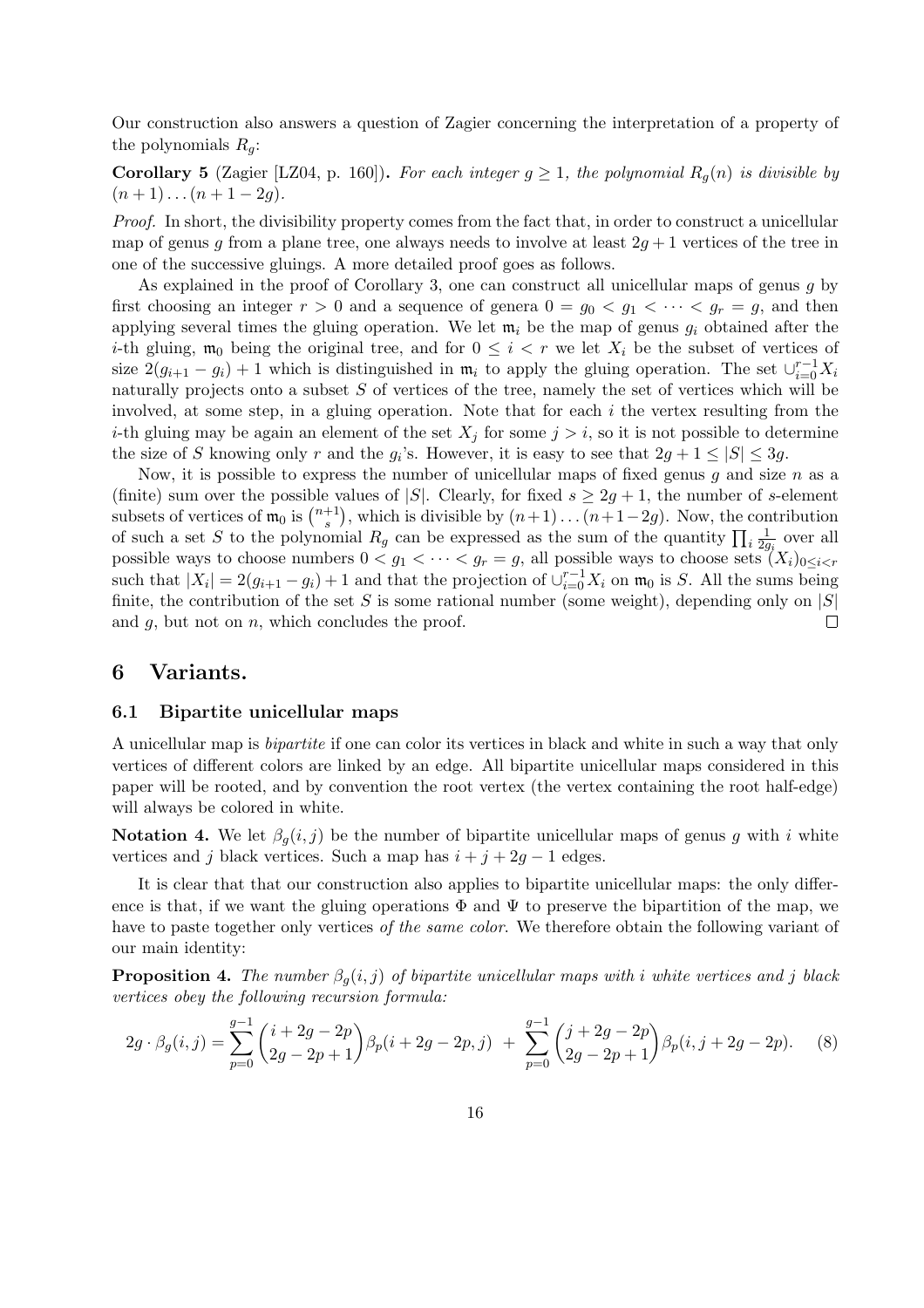**Corollary 6.** We have  $\beta_g(i,j) = S_g(i,j)\beta_0(i,j)$ , where  $\beta_0(i,j) = \frac{i+j-1}{ij} {i+j-2 \choose i-1}$  $i-1$  $\big)^2$  is the number of bipartite plane trees with i white vertices and j black vertices computed in [GJ83], and  $S_g$  is the polynomial in  $(i, j)$  defined by:

$$
S_g(i,j) = \frac{1}{2g} \sum_{p=0}^{g-1} {i+2g-2p \choose 2g-2p+1} S_p(i+2g-2p,j) \ + \ \frac{1}{2g} \sum_{p=0}^{g-1} {j+2g-2p \choose 2g-2p+1} S_p(i,j+2g-2p)
$$

with  $S_0 = 1$ .

For example for the first genera we obtain:

$$
S_0 = 1 \; ; \; S_1(i,j) = \frac{(i+2)(i+1)i+(j+2)(j+1)j}{12} \; ; \; S_2(i,j) = s_2(i,j) + s_2(j,i)
$$

where  $s_2(i,j) = \frac{i(i+1)(i+2)(i^5+22i^4+211i^3+2i^2j+998i^2+i^2j^3+3i^2j^2+21ij^2+2248i+7ij^3+14ij+96j^2+1920+64j+32j^3)}{5760}$ .

#### 6.2 Precubic unicellular maps

A unicellular map is precubic if all its vertices have degree 1 or 3. In such a map, all trisections are necessarily of type I: indeed, a trisection of type II cannot appear in a vertex of degree less than 4. Therefore, each precubic map can be obtained in exactly 2g different ways from a precubic map of genus  $(g - 1)$  with three distinguished *leaves*. By repeating the argument g times, we see that each precubic unicellular map can be obtained in exactly  $2g \cdot 2(g-1) \dots 2 = 2^g g!$  different ways from a precubic tree (a plane tree where all vertices have degrees 1 or 3), by g successive gluings of a triple of leaves.

Now, we can easily enumerate precubic trees with  $n$  edges. First, we observe that by removing a leaf from such a tree, we find a binary tree with  $n-1$  edges (and n vertices). This implies that  $n = 2m + 1$ , where m is the number of nodes of the binary tree, and that the number of precubic trees with n edges which are rooted on a leaf is the Catalan number  $Cat(m)$ . A double-counting argument then shows that those trees whose root-vertex has degree 3 are counted by the number  $\frac{3m}{m+2}\text{Cat}(m)$ : indeed, the number  $3m\text{Cat}(m)$  counts precubic trees which are rooted at the same time on a leaf and a vertex of degree 3, and these trees can also be obtained by distinguishing one of the  $(m + 2)$  leaves in a tree which is rooted on a vertex of degree 3. Finally, the number of all precubic rooted trees with *n* edges equals  $\left(1+\frac{3m}{2}\right)$  $m+2$  $Cat(m) = Cat(m + 1)$ . We thereby obtain:

**Corollary 7.** The number  $\xi_q(n)$  of precubic unicellular maps of genus g with  $n = 2m + 1$  edges is given by:

$$
\xi_g(n) = \frac{1}{2^g g!} \binom{m+2}{3,3,\ldots,3,m+2-3g} \operatorname{Cat}(m+1) = \frac{2(2m+1)(2m)!}{12^g g! (m+2-3g)! m!}.
$$

Precubic unicellular maps which have no leaves necessarily have  $6q - 3$  edges. These objects appeared previously in the literature ([WL72, BV02], and recently in [CMS09] under the name of *dominant schemes*). We can recover their number by setting  $m = 3q - 2$  in the previous formula. In that case, the bijection given here reduces to the one given in our older paper [Cha10], in which the following corollary already appeared. However, we repeat it here for completeness: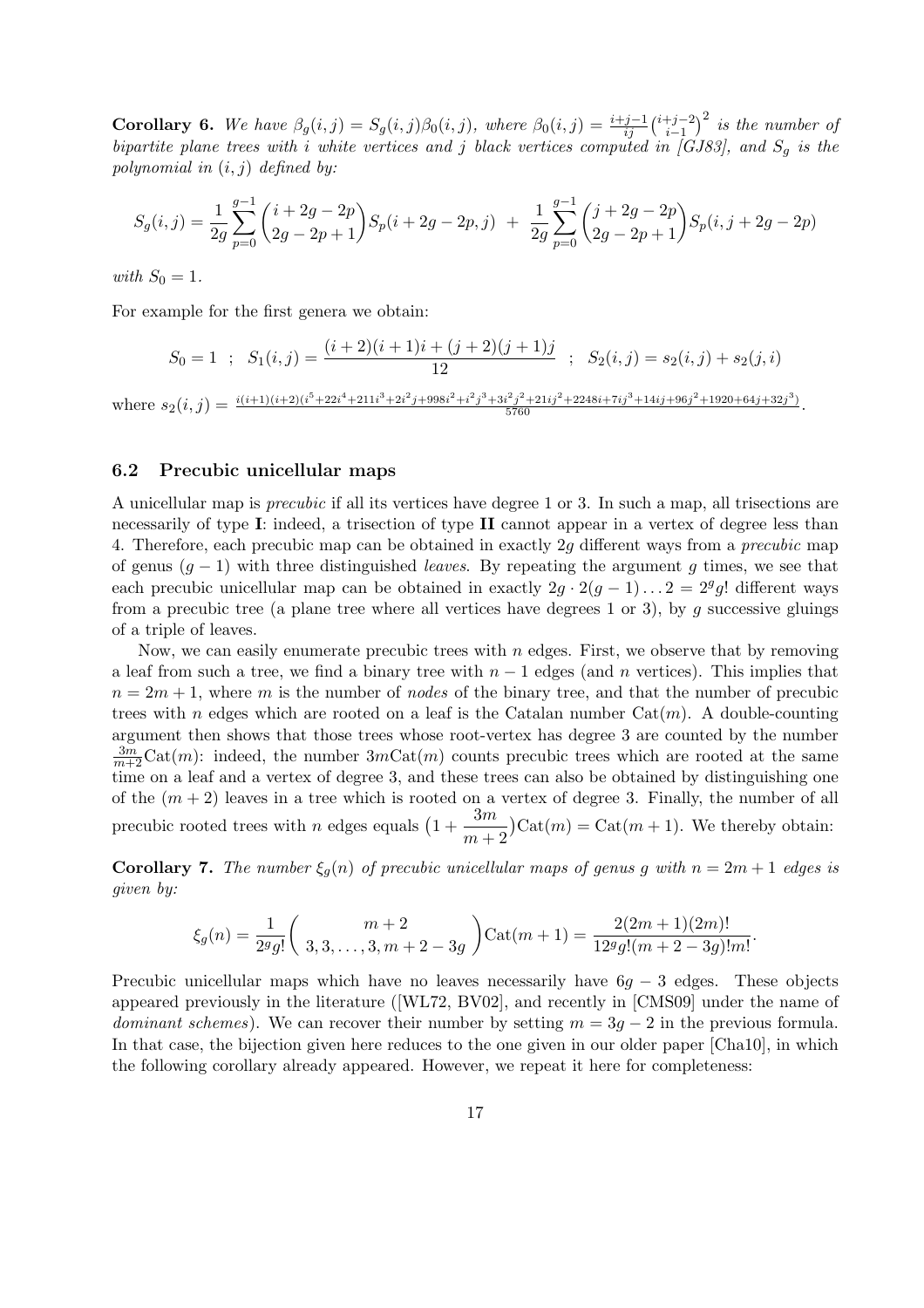Corollary 8 ([WL72]). The number of rooted unicellular maps of genus g with all vertices of degree 3 is:

$$
\frac{2(6g-3)!}{12^g g!(3g-2)!}.
$$

Dually, this number counts rooted triangulations of genus g with only one vertex.

## 6.3 Labelled unicellular maps.

A labelled unicellular map is a pair  $(\mathfrak{m}, l)$  such that  $\mathfrak{m}$  is a rooted unicellular map, and l is a labelling of the vertices of  $m$ , i.e. a mapping  $l : V(m) \to \mathbb{Z}$  such that if  $v_1, v_2$  are two adjacent vertices in  $m$ , then  $l(v_1) - l(v_2) \in \{-1, 0, 1\}$ , and such that the root-vertex has label 0. These objects were introduced in the planar case by Cori and Vauquelin [CV81] who gave a bijection relating rooted planar maps to labelled trees, that is, labelled unicellular maps of null genus<sup>2</sup>. This bijection was later re-interpreted by Schaeffer [Sch99], and extended to the case of positive genus by Marcus and Schaeffer [MS01]. The Marcus-Schaeffer bijection implies the following theorem:

**Proposition 5** ([MS01], see also [CMS09] for the version stated here). Let  $m_q(n)$  be the number of (all, not necessarily unicellular) rooted maps of genus g with n edges, and let  $l_q(n)$  be the number of labelled unicellular maps of genus g with n edges. Then one has:

$$
(n+2-2g) m_g(n) = 2 l_g(n).
$$

Therefore it is interesting to see what our construction becomes on labelled unicellular maps. We let  $\mathcal{L}_g^{(k)}(n)$  be the set of rooted labelled unicellular maps of genus g with n edges and k distinguished vertices of the same label. We also let  $\mathcal{DL}_g(n)$  be the set of labelled unicellular maps carrying a distinguished trisection. We have:

Corollary 9. The application  $\Lambda$  induces a bijection:

$$
\Lambda: \ \biguplus_{p=0}^{g-1} \mathcal{L}_{p}^{(2g-2p+1)}(n) \longrightarrow \mathcal{DL}_{g}(n).
$$

Proof. The only thing to change in our construction so that the gluing of a labelled unicellular map results in a well-defined labelled unicellular map is to restrict the gluing operation to vertices of the same label, which is exactly what we do here.  $\Box$ 

Note that it is not easy to compute the cardinality of  $\mathcal{L}_g^{(k)}(n)$ : in order to compute it from  $l_g(n)$ , one would need nontrivial information about the distribution of labels of vertices in a randomly labelled unicellular map of genus g, or by induction, in a randomly labelled plane tree. Still, Corollary 9, or even its special case already presented in [Cha10], enables one to obtain some information about the asymptotic behaviour of  $m_q(n)$ , in connection with continuum random trees  $(see [Cha10]).$ 

<sup>&</sup>lt;sup>2</sup>More precisely, the bijection in [CV81] relates rooted planar maps to *well labelled* trees, which are labelled trees in which the labelling function  $l$  takes only nonnegative values. The same nonnegative labellings are considered in [Sch99], and in the well labelled unicellular maps introduced in [MS01]. It was understood later (see [CMS09]) that the nonnegativity hypothesis can be circumvented by a conjugation argument, which is why we prefer to consider general (i.e. non necessarily well labelled) labelled unicellular maps here. That being said, Corollary 9 holds verbatim if one replaces everywhere "labelled" unicellular maps by "well labelled" unicellular maps.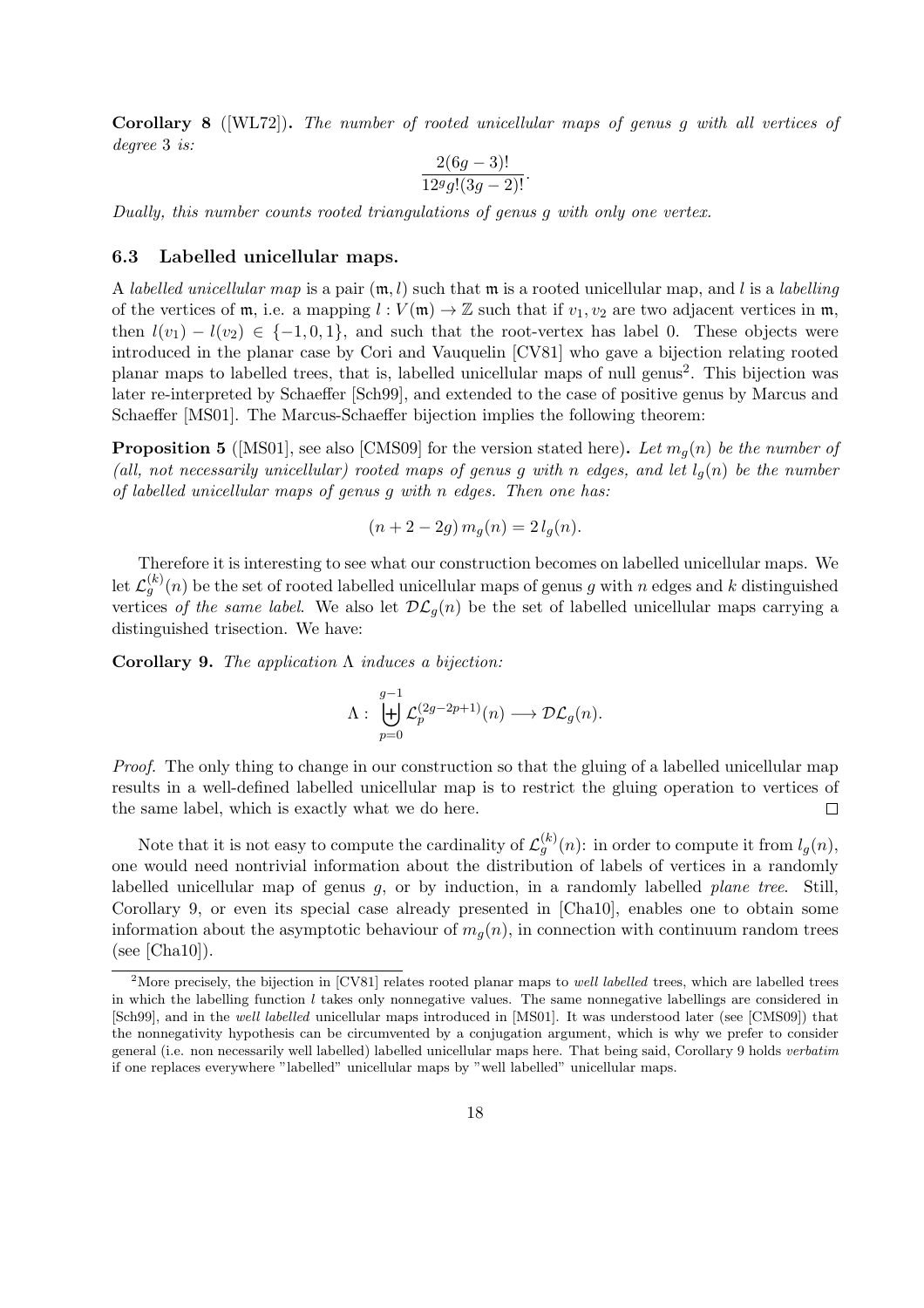# 7 More computations.

We now sketch a computation inspired by Emmanuel Guitter [Gui09], that enables one to obtain the Harer-Zagier formula from our construction. For all  $n \geq 1$ , we let  $F_n(x) = \sum_{g\geq 0} \epsilon_g(n) x^{n+1-2g}$ be the generating function of unicellular maps with  $n$  edges, where the variable  $x$  marks the number of vertices. Then we have:

**Proposition 6** ([Gui09]). For every real sequence  $(a_n)_{n\geq 0}$ , the formal power series  $F(x, y) =$  $\sum_{n\geq 0} a_n y^{n+1} F_n(x)$  is a solution of the difference-differential equation:

$$
2y \cdot \frac{\partial}{\partial y} F(x, y) = F(x+1, y) - F(x-1, y)
$$
\n(9)

*Proof.* Clearly, the series  $\frac{1}{2}$  $(F_n(x+1) - F_n(x-1))$  is the generating function of unicellular maps with n edges, in which an odd number of vertices have been distinguished, and are no longer counted in the exponent of  $x$ . These objects are divided into two categories: either the number of distinguished vertices is  $\geq 3$ , or it is equal to one. By our main theorem, objects of the first kind are in bijection with unicellular maps with  $n$  edges and a distinguished trisection; objects of the second kind are unicellular maps with  $n$  edges with a distinguished vertex. Now, by the trisection lemma and Euler's formula, in each map the number of trisections plus the number of vertices equals  $n + 1$ . Therefore we have:  $\frac{1}{2}$  $(F_n(x+1) - F_n(x-1)) = (n+1)F_n(x)$  and the proposition follows.  $\Box$ 

**Corollary 10** ([HZ86]). Let  $a_n = \frac{2^n n!}{(2n)!}$ , and let  $F(x, y) = \sum_{n \geq 0} a_n y^{n+1} F_n(x)$ . Then one has:

$$
F(x,y) = \frac{1}{2} \left( \frac{1+y}{1-y} \right)^x - \frac{1}{2}.
$$
\n(10)

As observed in [HZ86], the Harer-Zagier formula (3) follows from (10) by writing  $\left(\frac{1+y}{1-y}\right)$  $1-y$  $x =$  $\left(1+\frac{2y}{1-y}\right)$  $\int_0^x$  and expanding the x-th power with the binomial theorem.

Proof. We follow [Gui09]. First, one easily checks that the function given here is a solution of Equation (9). Moreover, a solution to Equation (9) is entirely characterized by its "planar terms", i.e. by the coefficients of  $x^{n+1}y^{n+1}$  for all  $n \geq 0$  (think about computing the coefficients inductively via Formula (4)). Hence the only thing to check is that  $\lim_{y\to 0} F(\frac{u}{y})$  $\frac{u}{y}$ , y) is equal to  $\frac{1}{2}(\exp(2u)-1)$ , which is immediate from (10).  $\sum_{n\geq 0} a_n \text{Cat}(n)u^{n+1} = \frac{1}{2}$  $\Box$ 

We conclude with an extension of the previous computation to bipartite unicellular maps. For these maps, the ordinary generating series is not given by a simple closed formula [Adr97], and it is convenient to work with "modified" generating series. More precisely, following Adrianov [Adr97] and Zagier [Zag95], we introduce for each integer  $v \geq 0$  the series  $\phi_v(x) := \sum_{k \geq 1} k^v x^{k-1}$ . We consider the modified generating series of bipartite unicellular maps defined as follows:

$$
B_n(x,y) = \sum_{i,j\geq 0} \beta_{\frac{n+1-i-j}{2}}(i,j)\phi_i(x)\phi_j(y).
$$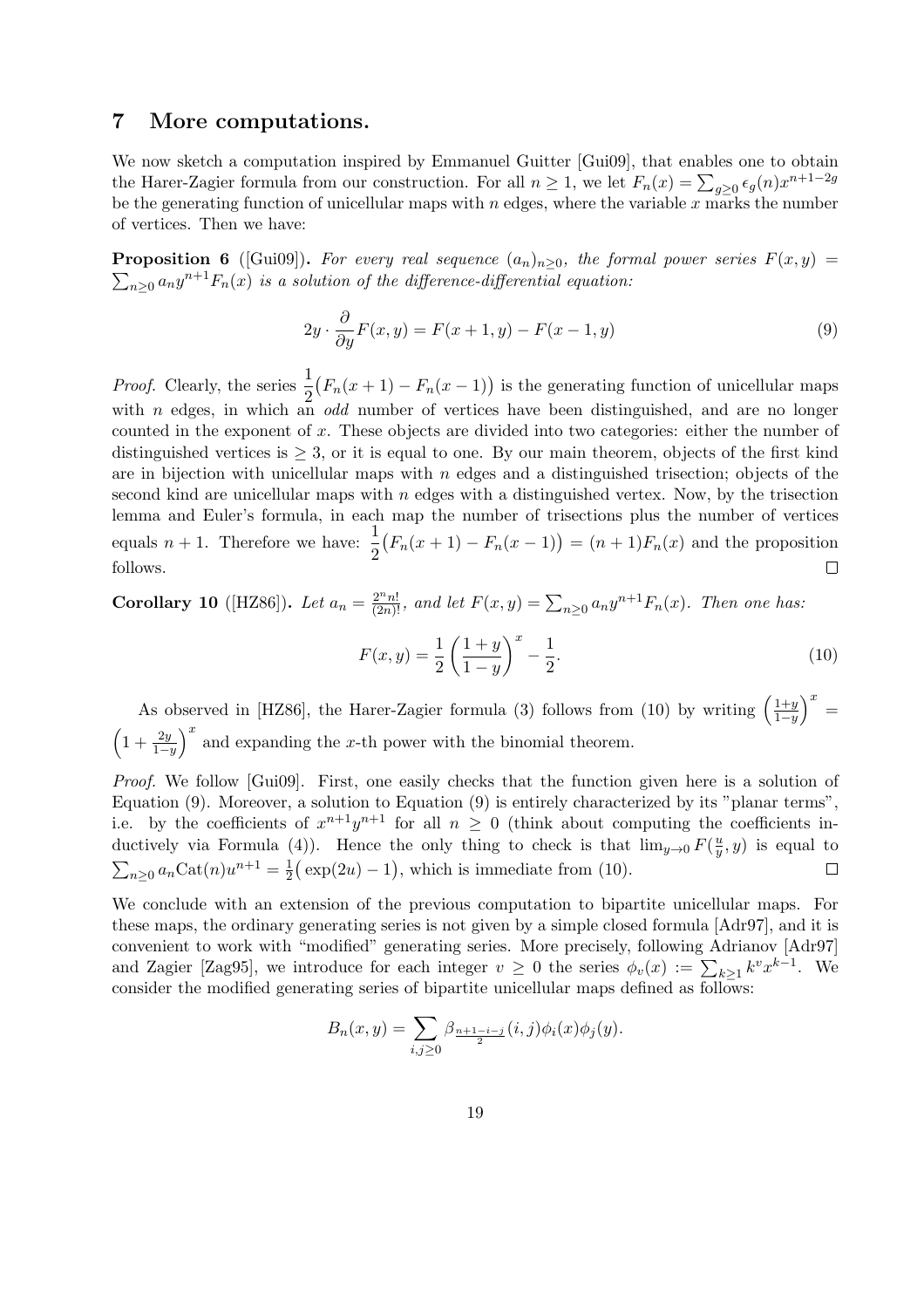Note that by Euler's formula, a unicellular map with  $i + j$  vertices and genus  $\frac{n+1-i-j}{2}$  has n edges, so that  $B_n(x, y)$  is the generating function of bipartite unicellular maps with n edges, in which a map with i white and j black vertices is given a weight  $\phi_i(x)\phi_j(y)$ . By studying the effect of the deletion of vertices in the context of modified generating series, one obtains the following analogue of Proposition 6.

**Proposition 7.** The formal power series  $B_n(x, y)$  is a solution of the differential equation:

$$
\frac{\partial}{\partial x}\big((1-x^2)B_n(x,y)\big) + \frac{\partial}{\partial y}\big((1-y^2)B_n(x,y)\big) = (n+1)B_n(x,y). \tag{11}
$$

**Corollary 11** ( $[Adr97]$ ). The series  $B_n(x, y)$  admits the following closed form:

$$
B_n(x,y) = n! \frac{(1-xy)^{n-1}}{((1-x)(1-y))^{n+1}}.
$$
\n(12)

Proof. One easily checks that the series given here is a solution of Equation (11). Now, as in the monochromatic case, a formal power series

$$
C_n(x,y) = \sum_{1 \le i+j \le n+1} c_{\frac{n+1-i-j}{2}}(i,j)\phi_i(x)\phi_j(y)
$$

which is a solution of Equation (11) is characterized by its "planar terms", i.e. by the sequence of numbers  $(c_0(i,j))_{i\geq 1,j\geq 1}$ . Therefore it is enough to prove that the numbers  $c_0(i,j)$  corresponding to the function  $C_n(x, y) := n! \frac{(1-xy)^{n-1}}{((1-x)(1-y))^{n+1}}$  are equal to the numbers  $\beta_0(i,j) = \frac{i+j-1}{ij} {i+j-2 \choose i-1}$  $i-1$  $\big)^2$ .

Now, set  $X = \frac{1}{1-x}$ ,  $Y = \frac{1}{1-y}$  so that  $C_n(x,y) = n!X^2Y^2(X+Y-1)^{n-1}$  is a polynomial  $\widetilde{C}_n(X,Y)$  in X and Y. Using the fact that around  $x=1$ , one has  $\phi_v(x) = \frac{v!}{(1-x)^{v+1}} + O\left(\frac{1}{(1-x)^{v+1}}\right)$  $\frac{1}{(1-x)^v}\bigg),$ one obtains that for all i, j such that  $i + j = n + 1$ , the coefficient of  $X^{i+1}Y^{j+1}$  in the polynomial  $C_n(X, Y)$  is  $i!j!c_0(i, j)$ . Therefore we have:

$$
c_0(i,j) = \frac{n!}{i!j!} \times \text{Coeff}_{X^{i-1}Y^{j-1}}\Big((X+Y-1)^{n-1}\Big) = \frac{n!}{i!j!} \binom{n-1}{i-1,j-1,0} = \beta_0(i,j).
$$

Acknowledgements. I am indebted to Olivier Bernardi and to Gilles Schaeffer for very stimulating discussions. Thanks also to Emmanuel Guitter for allowing me to mention his computation in Section 7, and to Philippe Nadeau for his help with the manuscript.

# References

- [Adr97] N. M. Adrianov, An analogue of the Harer-Zagier formula for unicellular two-color maps, Funktsional. Anal. i Prilozhen. 31 (1997) 1–9.
- [BCR88] E. A. Bender, E. R. Canfield, R. W. Robinson, The asymptotic number of tree-rooted maps on a surface, J. Combin. Theory Ser. A 48 (1988) 156–164.
- [BV02] R. Bacher, A. Vdovina, Counting 1-vertex triangulations of oriented surfaces, Discrete Math. 246 (2002) 13–27.